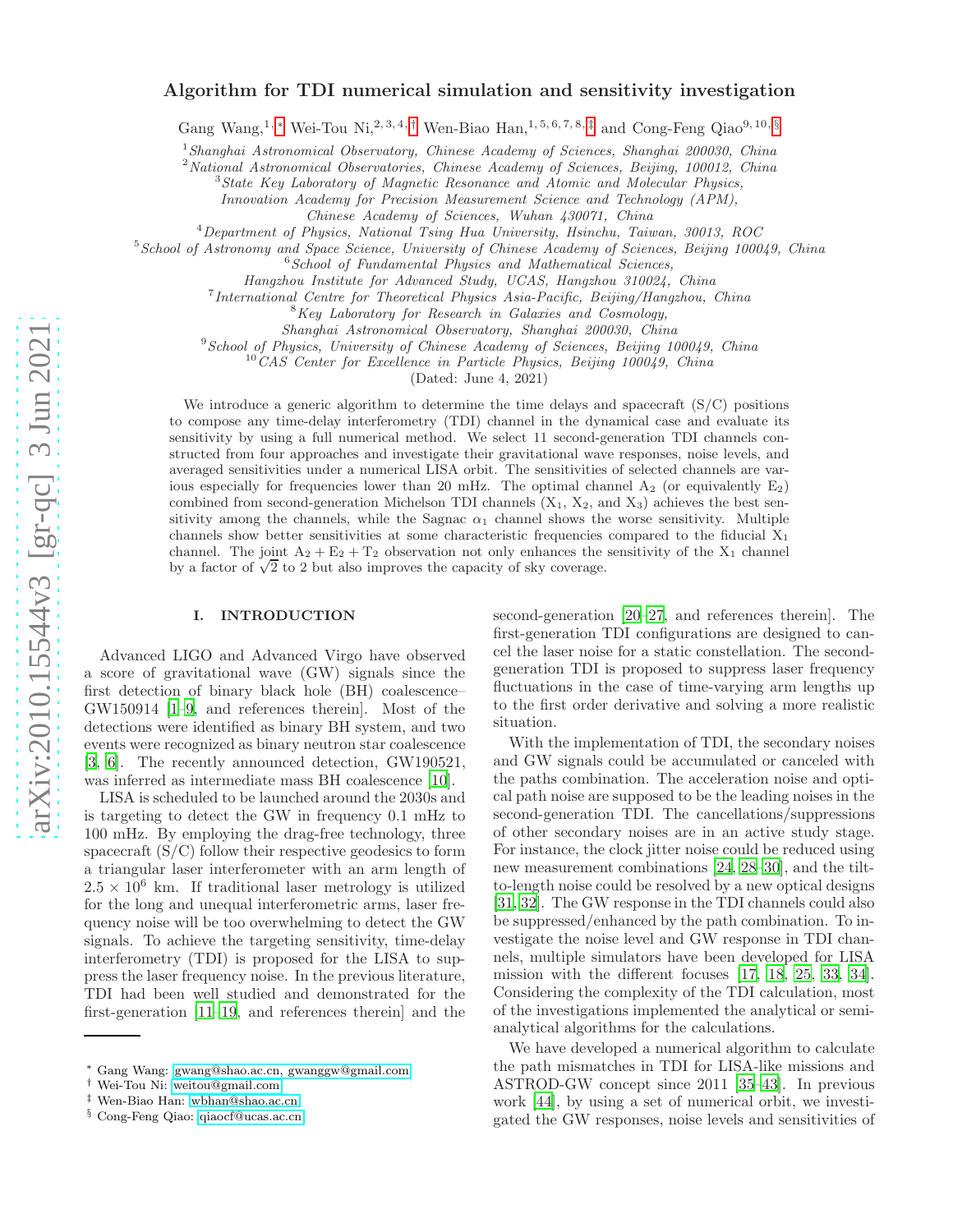2

the first-generation TDI channels for LISA and TAIJI. We adopted a semi-analytical approach to evaluate the GW response and secondary noises in an instantaneous static TDI configuration, and implemented the numerical method to calculate the laser frequency noise raised by the path mismatches in a dynamic TDI configuration. For the second-generation TDI, their configurations could be flexibly constructed from different approaches [\[20,](#page-11-1) [22,](#page-11-16) [23](#page-11-17), [26](#page-11-18), [45,](#page-11-19) and references therein]. Therefore, due to the versatility and flexibility of path combinations, the complexity of analytical evaluation would significantly increase to adapt to various TDI channels. Furthermore, compared to the first-generation TDI, the secondgeneration TDI would involve more links in a wider time span, the static approximation would increase the inaccuracy of the calculations.

To investigate TDI performances in the realistic dynamical case, by using numerical mission orbit and an ephemeris framework, we start from our previous algorithm which can determine the S/C positions and laser propagation time between S/C incorporating relativistic time delays during TDI. And we develop new modules in this work to thoroughly evaluate the GW response, noise level, and sensitivity for any TDI observable by using a numerical algorithm. As a preparation for algorithm implementation, a S/C layout-time delay diagram is employed to illustrate the paths of a TDI channel and streamline the calculations procedures. We select 11 second-generation TDI channels constructed from four approaches, and investigate their yearly averaged sensitivities. The investigations show that mismatches of laser paths in selected channels are sufficiently decreased and could make the laser frequency noise well below the secondary noises. The optimal channels  $A_2/E_2$  combined from second-generation Michelson TDI channels  $(X_1, X_2,$ and  $X_3$ ) achieves the best sensitivity in selected channels for frequencies lower than 50 mHz, while the Sagnac  $\alpha_1$  channel shows the worse sensitivity. Multiple TDI channels could have better sensitivities at some characteristic frequencies compared to the fiducial  $X_1$  channels. The sensitivities of Michelson-type TDI channels would be identical considering the noise level increase/decrease with the GW response increase/decrease.

This paper is organized as follows. In Sec. [II,](#page-1-0) we introduce the numerical algorithm to determine the time delay and S/C positions in TDI, and the selected TDI channels constructed from different approaches. In Sec. [III,](#page-4-0) we present the TDI response calculation by using the obtained time delay and S/C positions, and analyze the yearly averaged responses for the selected channels. In Sec. [IV,](#page-6-0) we examine laser frequency noise due to the path mismatch in TDI channels, and numerically evaluate the noise levels generated from the acceleration noise and optical path noise. In Sec. [V,](#page-7-0) we synthesize yearly averaged sensitivities of each TDI channel, and compare their sensitivities with the fiducial first-generation Michelson X channel. We give our conclusions in Sec. [VI.](#page-8-0) (We set  $G = c = 1$  in this work except specified in the equations.)

### <span id="page-1-0"></span>II. TIME DELAY DETERMINATION AND TDI CHANNEL SELECTIONS

## <span id="page-1-2"></span>A. Algorithm for TDI diagram

The purpose of TDI is to construct the equivalent equal arm interferometer by combining multiple arm links in sequence and cancel laser frequency noise. The path matching of a TDI configuration depends on the arm lengths and relative motions between the S/C. A numerical LISA orbit is utilized in this investigation as shown in Fig. 2 of [\[46](#page-11-20)]. The orbit is achieved based on the LISA 2017 requirements that the amplitudes of relative velocities between  $S/C$  are less than 5 m/s for  $2.5 \times 10^6$  km arm length [\[47](#page-11-21)]. The original LISA optical design is to equip two optical benches on each S/C and collects two mea-surements on each optical bench [\[12](#page-10-6), [17,](#page-11-8) [18,](#page-11-9) and references therein]. A newly designed configuration has been proposed that three/four measurements are gathered on each optical bench to remove some secondary noises more effectively [\[24](#page-11-3), [25,](#page-11-10) [28,](#page-11-4) [29,](#page-11-22) and references therein]. And we employ the newly designed measurements on each optical bench in this work.

The expressions of the first-generation TDI channels have been formulated in previous works [\[11](#page-10-5)[–14,](#page-10-7) [16](#page-11-23)[–20,](#page-11-1) [22](#page-11-16), [23\]](#page-11-17), for instance, the expression of measurements in the Michelson-X channel could be simplified as

<span id="page-1-1"></span>
$$
X = [\eta_{31} + D_{31}\eta_{13} + D_{13}D_{31}\eta_{21} + D_{21}D_{13}D_{31}\eta_{12}] - [\eta_{21} + D_{21}\eta_{12} + D_{12}D_{21}\eta_{31} + D_{31}D_{12}D_{21}\eta_{13}],
$$
\n(1)

by implementing the combined observables  $\eta_{ii}$  for  $S/Cj$ to S/Ci  $(j \rightarrow i)$  as defined in [\[24](#page-11-3), [28](#page-11-4), [29](#page-11-22)],

<span id="page-1-3"></span>
$$
\eta_{ji} = s_{ji} + \frac{1}{2} \left[ \tau_{ij} - \varepsilon_{ij} + \mathcal{D}_{ji} (2\tau_{ji} - \varepsilon_{ji} - \tau_{jk}) \right]
$$
  
for  $(2 \to 1), (3 \to 2)$  and  $(1 \to 3),$   

$$
\eta_{ji} = s_{ji} + \frac{1}{2} \left[ \tau_{ij} - \varepsilon_{ij} + \mathcal{D}_{ji} (\tau_{ji} - \varepsilon_{ji}) + \tau_{ik} - \tau_{ij} \right]
$$
  
for  $(1 \to 2), (2 \to 3)$  and  $(3 \to 1),$  (2)

where  $s_{ji}$ ,  $\varepsilon_{ij}$  and  $\tau_{ij}$  are described in Appendix [A 1,](#page-9-0)  $\mathcal{D}_{ij}$ is a time-delay operators and act on a measurement  $y(t)$ by

$$
\mathcal{D}_{ij}y(t) = y(t - L_{ij}(t)),
$$
  
\n
$$
\mathcal{D}_{mn}\mathcal{D}_{ij}y(t) = y(t - L_{ij}(t) - L_{mn}(t - L_{ij}(t))),
$$
\n(3)

To visualize the paths of TDI and streamline the calculations, we developed a S/C layout-time delay diagrams for TDI configurations [\[36](#page-11-24)], Muratore et al. [\[26\]](#page-11-18) developed their similar space-time diagram in recent work. The diagrams for four first-generation TDI channels are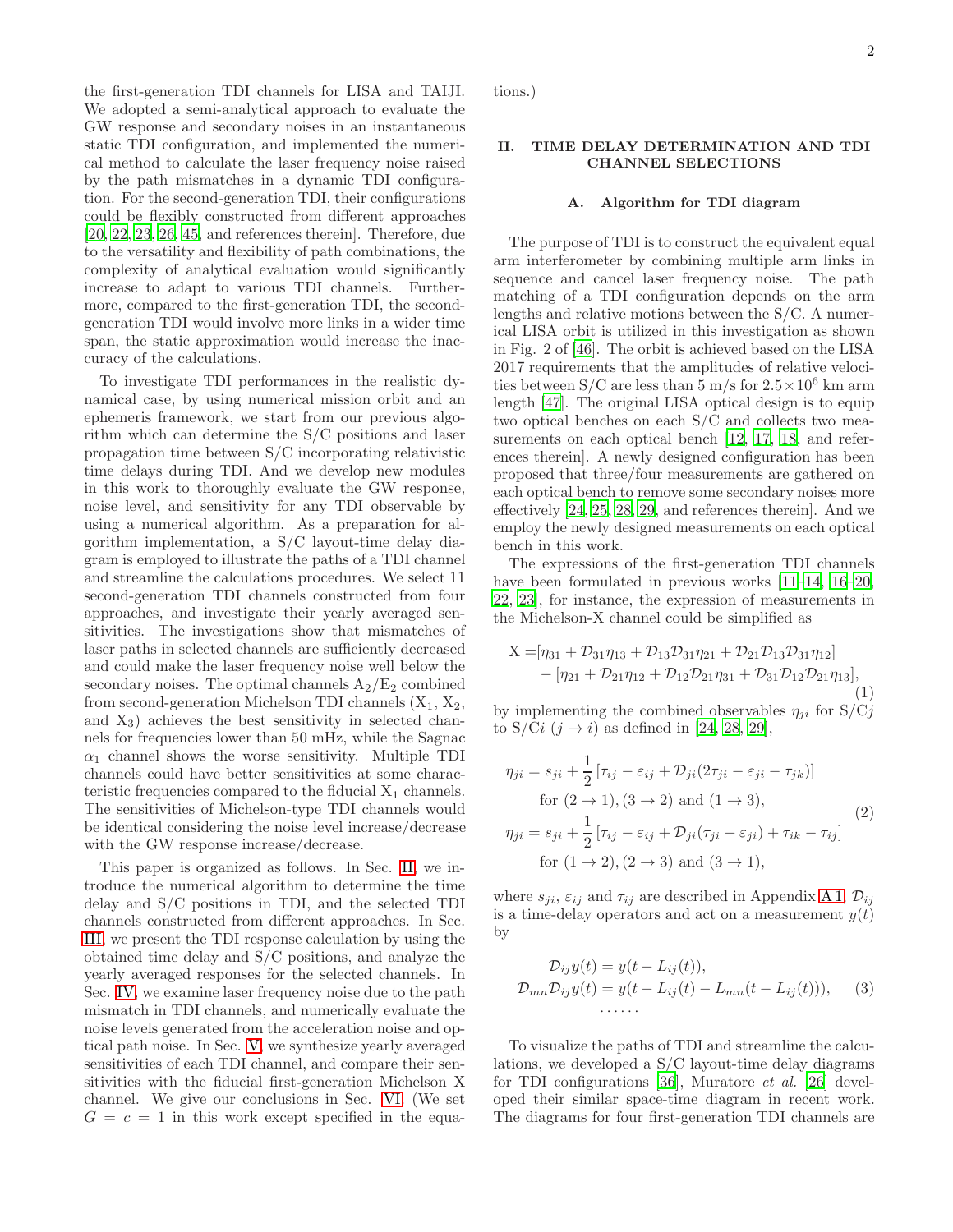shown in Fig. [1.](#page-2-0) The x-axis shows the spatial separation between S/C, and the y-axis shows the time direction. Each vertical line indicates the trajectory of one S/C with time  $(\hat{i})$  indicates S/Ci,  $i = 1, 2, 3$ , and the ticks on each left y-axis show the value of time delay with respect to the TDI ending time  $\tau = 0$ . We clarify that  $t_{\text{rel}}$  is the time with respect to the starting time  $t_0$  at starting S/C of TDI. To avoid paths cross at non-integer delay time and show the paths tidy, the extra trajectory lines are plotted for S/C2 (dotted green lines) and S/C3 (dashed orange lines). The blue lines show the paths of the TDI channels, the solid line and dashed line indicate two groups of interfered laser beams, as well as the signs in the TDI expression.



<span id="page-2-0"></span>FIG. 1. The S/C layout-time delay diagrams for the firstgeneration TDI channels Michelson-X, Relay-U, Beacon-P, and Monitor-D. The vertical lines indicate the trajectories of S/C on time direction  $(\hat{i})$  indicates S/Ci,  $i = 1, 2, 3$ , and the ticks on each left y-axis show the value of time delay with respect to the TDI ending time  $\tau = 0$ . The  $t_{\text{rel}}$  is the time with respect to the starting time  $t_0$  at starting S/C of TDI. To avoid the cross caused by TDI paths at non-integer delay time and show the paths tidy, extra trajectory lines are plotted for S/C2 (dotted green lines) and S/C3 (dashed orange lines). The blue lines show the paths of TDI channels, the solid line and dashed line indicate two groups of interfered laser beams.

We select the Michelson-X to specify the procedures of diagram implementation as shown in the upper left plot of Fig. [1](#page-2-0) and Table [I.](#page-2-1) The calculation starts from the mission time  $t_0 = 0$  at point  $\xi(\mathbb{Q}); t_{\text{rel}} = 0; \tau \simeq -4L$ toward the  $\xi(\mathcal{Q}); t_{\text{rel}} = L_{12}; \tau \simeq -3L$ ) (the link a, corresponding to the last term in the first row of Eq. [\(1\)](#page-1-1)), and determine the relative time  $t_{\text{rel}} = 8.3474947$ s with respect to  $t_0$  and register the position of  $(2)$ at the time  $t_0 + t_{rel}$ . Along the link b, the second step starts from  $\xi(\mathcal{Q})$ ;  $t_{\text{rel}} = 8.3474947 \text{ s}; \tau \simeq -3L$ ) to  $\xi(\mathbb{Q}); t_{\text{rel}} = L_{12} + L_{21}; \tau \simeq -2L$ , and update the relative

time  $t_{\text{rel}} = 16.6934247$  s and register the position of  $\textcircled{1}$ at updated  $t_0 + t_{rel}$ . The following steps are implemented based on alphabetical order from the link c until final link h by using the same method. For the links with backward time direction, a minus sign will be implemented which corresponds to the terms with minus signs in Eq. [\(1\)](#page-1-1). The process of each step could be expressed as

*l*th link : 
$$
\xi(\mathbf{r}_{i,l-1}; t_{\text{rel},l-1}; \tau_{i,l-1}) \mapsto \xi(\mathbf{r}_{j,l}; t_{\text{rel},l}; \tau_{j,l}).
$$
 (4)

After all steps are implemented, the final ending S/C will be the initial sending  $S/C$ . The relative time  $t_{rel}$ would differ from starting  $t_{rel} = 0$  due to the relative motion between S/C during TDI which is the path mismatch  $\delta t$ . In previous works [\[36](#page-11-24)[–43\]](#page-11-14), we implemented this algorithm to calculate the path mismatch for laser frequency noise suppression and verify the feasibility of TDI configurations. Another purpose of the calculation is to determine time delay in each link and the S/C positions, since the response to a GW signal will depend on the time delay factors and instantaneous positions of S/C, and the noises in TDI channels are related to the time delay.

For a TDI channel, the time at the top vertex point is defined as  $t_m = t_0 + \max(t_{rel})$  and time delay is set to be  $\tau = 0$  except for Beacon-P configuration, and then the time delay at each step is calculated by  $t_{\text{rel}} - \max(t_{\text{rel}})$ . The results of each step for the Michelson-X channel at starting mission time are shown in Table [I.](#page-2-1)

<span id="page-2-1"></span>TABLE I. The results of the first-generation Michelson-X channel calculation in each step at staring mission time  $t_0 = 0$ . The delay time is determined from the relative time  $t_{rel}$  by  $\tau = t_{\text{rel}} - \max(t_{\text{rel}})$ . (Only the first 7 decimals are present for time factors).

|              |              | step mission time relative time | delay time    |                | $S/C$ Position     |
|--------------|--------------|---------------------------------|---------------|----------------|--------------------|
|              | $t_0$        | $t_{\rm rel}$ (s)               | (s)<br>$\tau$ |                | $(SSB)^a$          |
| $\mathbf{0}$ | $\mathbf{0}$ |                                 | $-33.4510480$ |                | $r_1$              |
|              | $\mathbf{0}$ | 8.3474947                       | $-25.1035533$ | $\overline{2}$ | $\bm{r}_2$         |
| 2            | $\mathbf{0}$ | 16.6934247                      | $-16.7576233$ | 1              | $r_1$              |
| 3            |              | 25.0728702                      | $-8.3781778$  | 3              | $\boldsymbol{r}_3$ |
| 4            |              | 33.4510480                      |               |                | $r_1$              |
| 5            | $\mathbf{0}$ | 25.1051181                      | $-8.3459299$  | $\overline{2}$ | $\boldsymbol{r}_2$ |
| 6            | $\mathbf{0}$ | 16.7576236                      | $-16.6934244$ | 1              | $r_1$              |
| 7            |              | 8.3794460                       | $-25.0716020$ | 3              | $\boldsymbol{r}_3$ |
|              |              | 6.3697e-7                       | $-33.4510474$ |                | $r_1$              |

<span id="page-2-2"></span><sup>a</sup> the positions in the solar-system barycentric coordinates.

The combined measurement of one TDI channel is the sum of each step,

<span id="page-2-3"></span>
$$
TDI = \sum_{l=1}^{n} sgn(\tau_l - \tau_{l-1}) \eta_{ij,l}(t_m + \tau_{j,l}),
$$
 (5)

with sign function

$$
sgn(\tau_l - \tau_{l-1}) = \begin{cases} 1 & \text{if } \tau_l - \tau_{l-1} > 0, \\ -1 & \text{if } \tau_l - \tau_{l-1} < 0. \end{cases}
$$
 (6)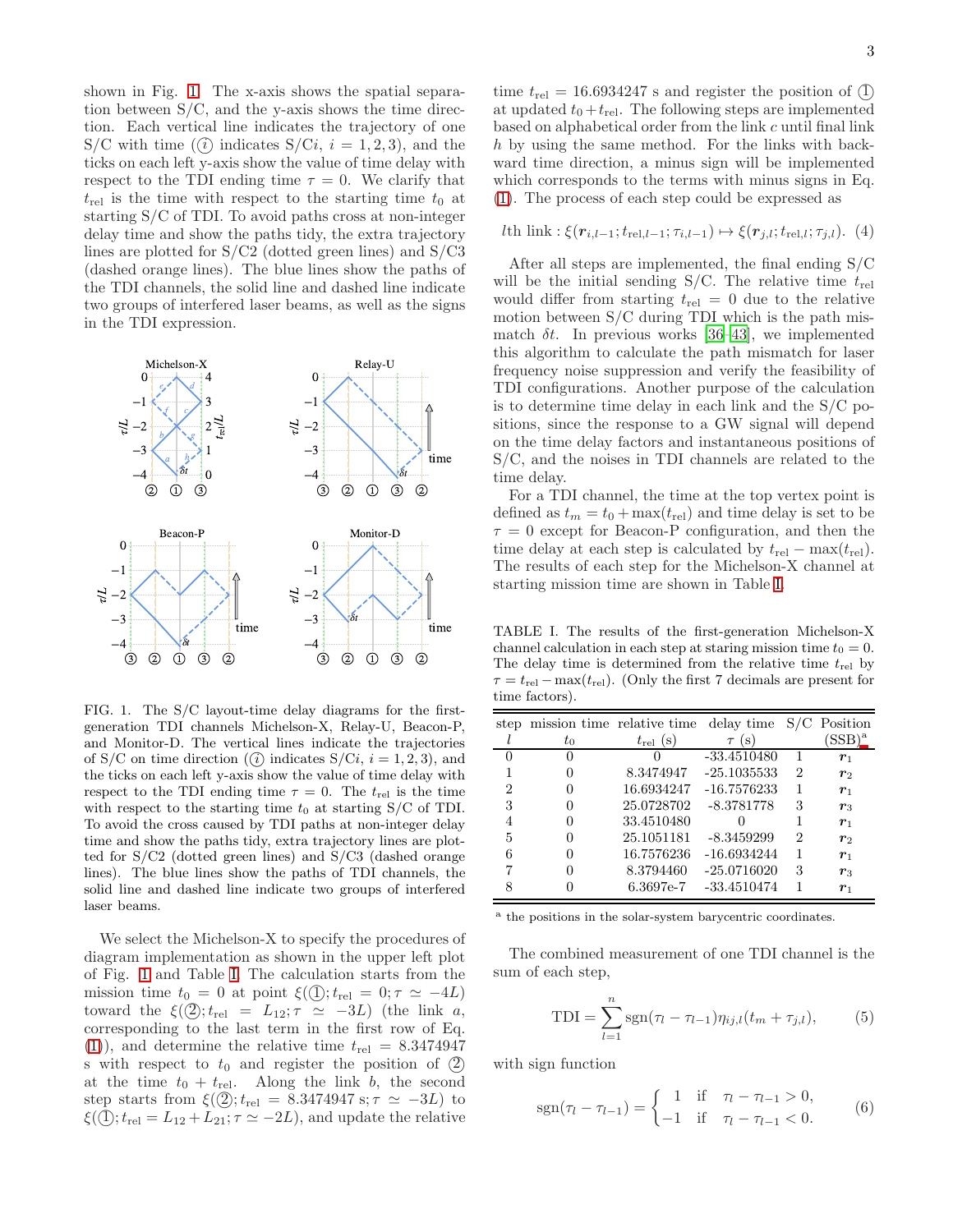# B. Time delay calculation

The time delay between the laser beam sender and receiver is essential for TDI calculation as aforementioned. Due to the gravitational field of celestial bodies, there will be extra relativistic time delay during the light propagation besides the delay from coordinate distance, and its leading order is required to be considered during the calculation [\[48\]](#page-11-25). The time delay from the sending time  $T^s$  at  $r_1$  to the receiving time  $T^r$  at  $r_2$  is calculated by [\[49,](#page-11-26) [50\]](#page-11-27),

<span id="page-3-1"></span>
$$
T^r - T^s = \frac{R}{c} + \Delta T_{\text{PN}},\tag{7}
$$

where  $R$  is the coordinate distance between the sender and receiver S/C, c is speed of light, and  $\Delta T_{\rm PN}$  is the relativistic time delay caused by the gravitational field,

$$
\Delta T_{\rm PN} = \frac{2GM}{c^3} \ln \left( \frac{R_1 + R_2 + R}{R_1 + R_2 - R} \right) + \frac{G^2 M^2}{c^5} \frac{R}{R_1 R_2} \left[ \frac{15}{4} \frac{\arccos(\mathbf{N}_1 \cdot \mathbf{N}_2)}{|\mathbf{N}_1 \times \mathbf{N}_2|} - \frac{4}{1 + \mathbf{N}_1 \cdot \mathbf{N}_2} \right],
$$
\n(8)

where  $G$  is gravitational constant,  $M$  is the gravitational body,  $N_1$  and  $N_2$  are the respective unit vector from the gravitating body to the sender and receiver, and  $R_1$ and  $R_2$  is the radial distances of sender and receiver from gravitating body. The leading order relativistic time delay caused by gravitational field of the Sun is included in our current calculation, the effects from other planets should be orders lower than the Sun's for LISA mission.

On the other side, due to the relative motion between S/C, the displacement of receiver during the light propagation is also considered. The receiving time is determined by using iteration in numerical calculation,

$$
T_0^r = T_0^s + T_1 + T_2 + T_3 + \dots
$$
  
\n
$$
T_1 = \frac{|\mathbf{r}_r(T_0^s) - \mathbf{r}_s(T_0^s)|}{c} + \Delta T_{1,\text{PN}}
$$
  
\n
$$
T_1 + T_2 = \frac{|\mathbf{r}_r(T_0^s + T_1) - \mathbf{r}_s(T_0^s)|}{c} + \Delta T_{2,\text{PN}}
$$
  
\n
$$
T_1 + T_2 + T_3 = \frac{|\mathbf{r}_r(T_0^s + T_1 + T_2) - \mathbf{r}_s(T_0^s)|}{c} + \Delta T_{3,\text{PN}}
$$
  
\n......

During the iteration calculation, the Chebyshev polynomial interpolation is utilized to precisely obtain the position of  $S/C$  at any moment [\[51,](#page-11-28) [52\]](#page-12-0).

(9)

### C. Selection of TDI channels

For the first-generation TDI, there are five recognized configurations which are Sagnac, Michelson, Relay, Beacon, and Monitor. However, the configurations of the second-generation TDI are more flexible and could be

constructed from different approaches [\[20,](#page-11-1) [22](#page-11-16), [23,](#page-11-17) [26,](#page-11-18) [45](#page-11-19), and references therein]. In this work, we select 11 typical TDI channels derived from four methods as follows.

• the first group of the second-generation TDI channels is derived from two same first-generation TDI channels, and the channels are constructed from two same first-generation channels with a relative time shift. The expressions could be described as,

<span id="page-3-0"></span>
$$
X_1(t) \approx X(t - 4L) - X(t),
$$
  
\n
$$
\alpha_1(t) \approx \alpha(t - 3L) - \alpha(t),
$$
  
\n
$$
U_1(t) \approx U(t - 2L) - U(t),
$$
  
\n
$$
P_1(t) \approx P(t - L) - P(t + L),
$$
  
\n
$$
D_1(t) \approx D(t - 2L) - D(t).
$$
\n(10)

The subscript 1 indicates the first channel of second-generation TDI combining from its firstgeneration family. By using four first-generation TDI channels from each configuration shown in Fig. [1,](#page-2-0) their corresponding second-generation diagrams are shown in Fig. [2.](#page-4-1) The approximation is used to emphasize that time delay between two TDI channels is not exactly equal to the integer times of arm length in numerical calculation. Similar to the firstgeneration, as we can expect, the performances of  $P/P_1$  and  $D/D_1$  will be identical. And we will choose  $P/P_1$  to represent these two configurations in the following investigations.

• the second group of TDI channels is the optimal channels combined from three channels of one configuration. Similar to the optimal TDI channels, (A, E, and T), generated from three first-generation Michelson channels  $(X, Y, and Z)$  [\[53](#page-12-1), [54\]](#page-12-2), three optimal channels can be constructed from the secondgeneration Michelson channels  $(X_1, X_2, \text{ and } X_3, \text{ the}$  $X_2$  and  $X_3$  channels are obtained by cyclical permutation of the spacecraft indices from  $X_1$ ) by using the corresponding liner combinations,

$$
A_2 = \frac{X_3 - X_1}{\sqrt{2}},
$$
  
\n
$$
E_2 = \frac{X_1 - 2X_2 + X_3}{\sqrt{6}},
$$
  
\n
$$
T_2 = \frac{X_1 + X_2 + X_3}{\sqrt{3}}.
$$
\n(11)

The  $A_2$  and  $E_2$  are also expected to have equivalent performance, and we choose the  $A_2$  channel to represent their results.

• the third group is extended TDI channels from two different first-generation channels. A secondgeneration TDI channel could be formed by combining one first-generation TDI channel with its time flipped one. The Monitor-D channel could be recognized as a time flipped Beacon-P as shown in Fig. [1,](#page-2-0) and their combination is named PD as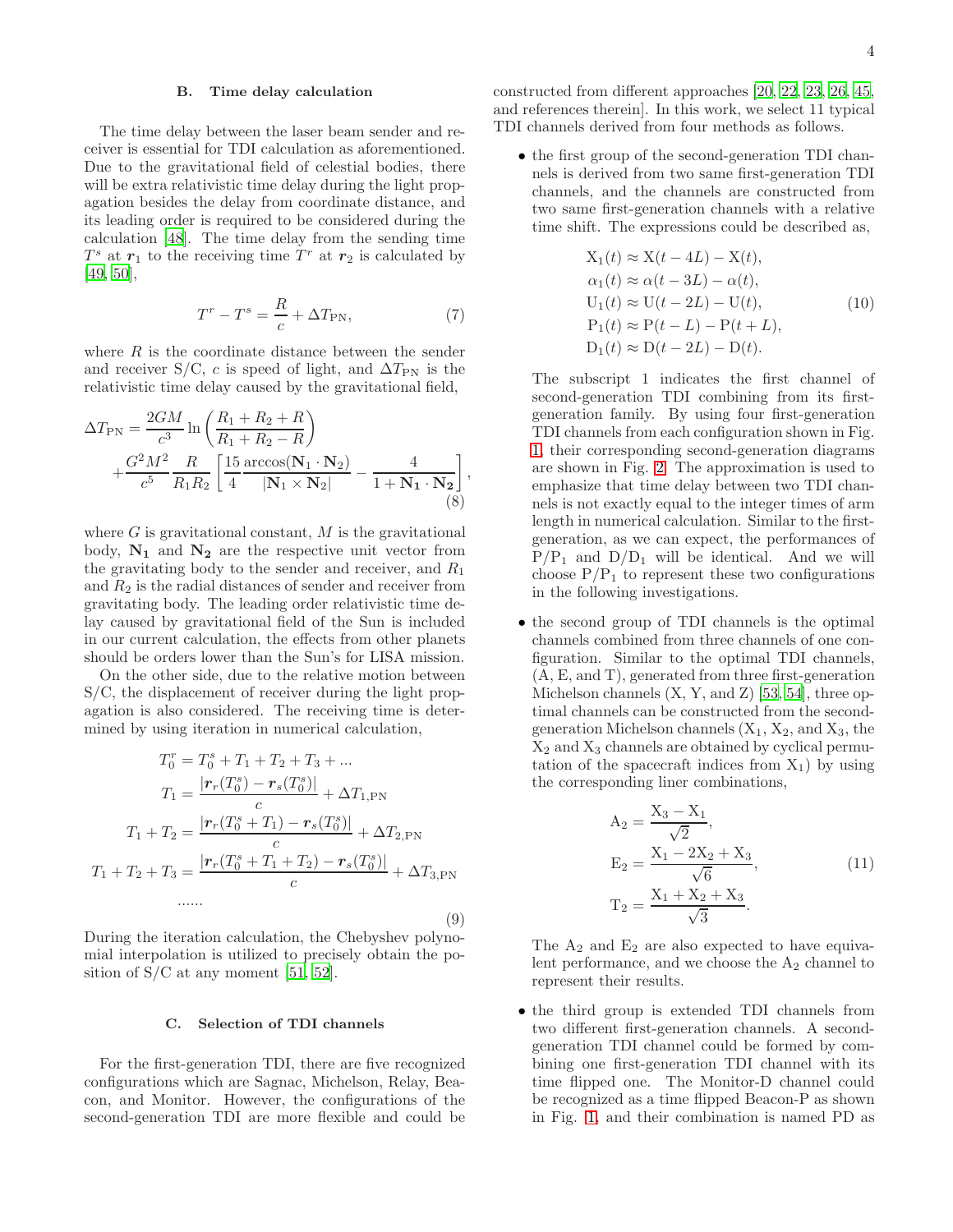

<span id="page-4-1"></span>FIG. 2. The diagrams of the second-generation TDI channels Michelson- $X_1$ , Relay-U<sub>1</sub>, Beacon-P<sub>1</sub> and Monitor-D<sub>1</sub> constructed respectively from two same first-generation channels with a relative time shift.

shown in Fig. [3.](#page-4-2) Moreover, the diagram could also indicate the reason for an identical performances of Beacon and Monitor as we have shown in [\[44](#page-11-15)]. The  $\overline{U}$  denotes the flipped U channel, and the combined channel is named  $U\overline{U}$  as shown in Fig. [3.](#page-4-2) Their expressions could be described as

$$
PD(t) \approx P(t+L) + D(t-3L),
$$
  
\n
$$
U\overline{U}(t) \approx U(t-4L) + \overline{U}(t).
$$
\n(12)

Due to the symmetry of the Michelson and Sagnac configuration, the  $X_1$  and  $\alpha_1$  essentially could also be obtained from this method. This approach could be extended to the various combination from any two or more channels from the 15 first-generation channels, and we only select these two channels in this work.

• the last group is the Michelson-type TDI channels proposed in Dhurandhar et al. [\[23\]](#page-11-17) which only employ two interferometer arms. A bunch of TDI channels could be derived from two arms/four links by using this approach. By defining  $a$  as the round trip along Arm3 (a:  $S/C1 \rightarrow S/C2 \rightarrow S/C1$ ) and b



<span id="page-4-2"></span>FIG. 3. The diagrams of the PD and  $U\overline{U}$  channels.

as the round trip along Arm2 (b:  $S/C1 \rightarrow S/C3 \rightarrow$  $S/C1$ , the  $X_{aabb}$  channel is selected to be investigated and expressed as

<span id="page-4-4"></span>
$$
X_{aabb} = [aabb, bbaa] \equiv aabbbbaa - bbaaaabb. \qquad (13)
$$

The motivation for this selection is that this channel is twice expanded  $X_1$  channel and we may expect better performance than  $X_1$  in lower frequency band.

The investigations for these selected TDI channels will be implemented by following four steps, 1) the TDI paths calculation using the algorithm in Section [II A,](#page-1-2) 2) the GW response analysis for TDI channels (in Section [III\)](#page-4-0), 3) the noise level evaluation of the channels (in Section [IV\)](#page-6-0), and 4) their sensitivities synthesis (in Section [V\)](#page-7-0).

#### <span id="page-4-0"></span>III. GW RESPONSE

The response of a TDI channel to GW signal is the combination of the response in every single link. And the GW response formula for a single link has been specified in [\[54](#page-12-2)[–57](#page-12-3)]. We reiterate the response formulation as follow.

For a GW source located at a direction  $(\lambda, \beta)$  in the SSB coordinates, where  $\lambda$  and  $\beta$  is the ecliptic longitude and latitude, the propagation vector  $\hat{k}$  is

<span id="page-4-3"></span>
$$
\hat{\mathbf{k}} = -(\cos \lambda \cos \beta, \sin \lambda \cos \beta, \sin \beta). \tag{14}
$$

The plus and cross polarization tensors of the GW signal are

$$
\mathbf{e}_{+} \equiv \mathcal{O}_{1} \cdot \begin{pmatrix} 1 & 0 & 0 \\ 0 & -1 & 0 \\ 0 & 0 & 0 \end{pmatrix} \cdot \mathcal{O}_{1}^{T}, \quad \mathbf{e}_{\times} \equiv \mathcal{O}_{1} \cdot \begin{pmatrix} 0 & 1 & 0 \\ 1 & 0 & 0 \\ 0 & 0 & 0 \end{pmatrix} \cdot \mathcal{O}_{1}^{T},
$$
\n(15)

with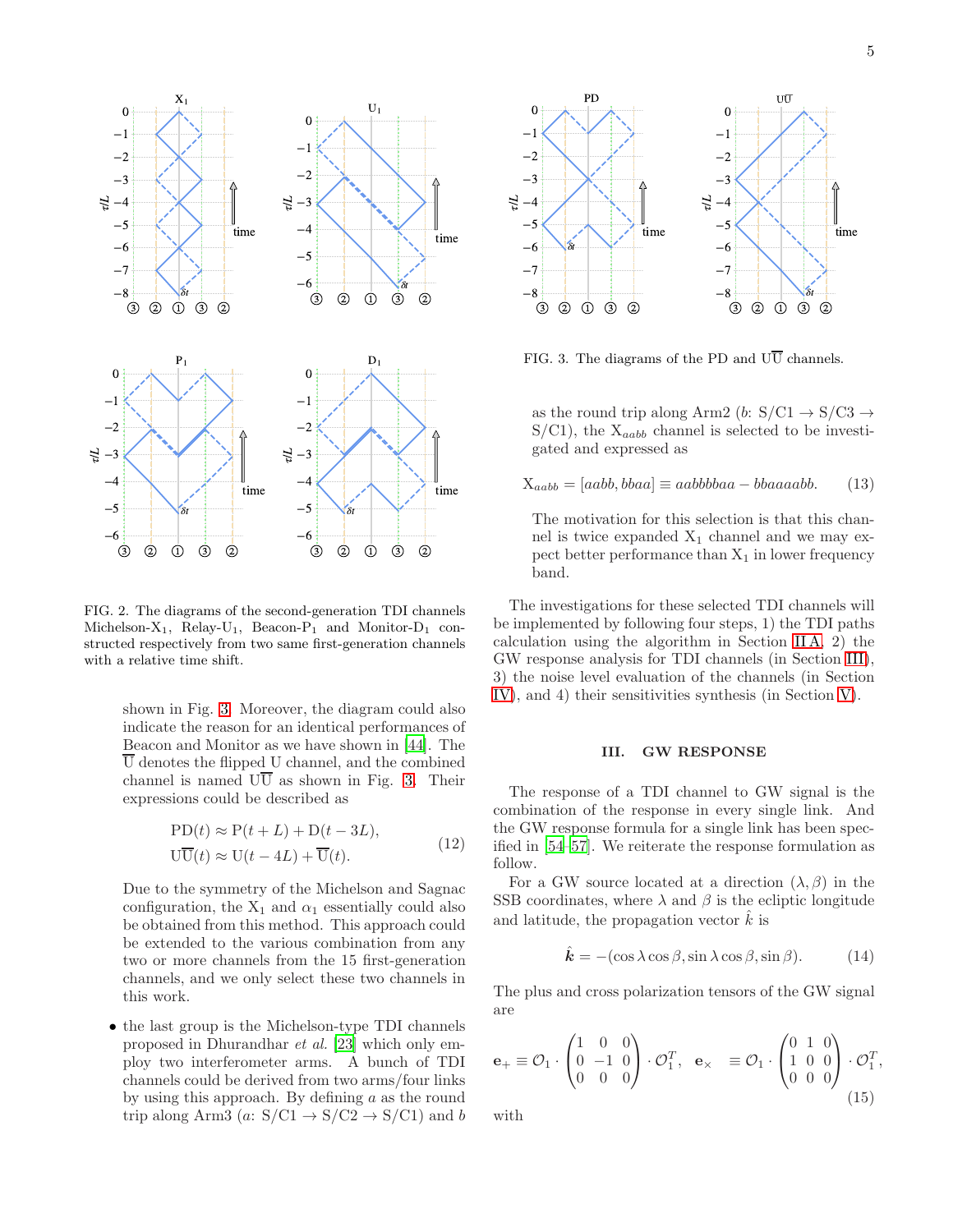$$
\mathcal{O}_1 = \begin{pmatrix}\n\sin \lambda \cos \psi - \cos \lambda \sin \beta \sin \psi & -\sin \lambda \sin \psi - \cos \lambda \sin \beta \cos \psi & -\cos \lambda \cos \beta \\
-\cos \lambda \cos \psi - \sin \lambda \sin \beta \sin \psi & \cos \lambda \sin \psi - \sin \lambda \sin \beta \cos \psi & -\sin \lambda \cos \beta \\
\cos \beta \sin \psi & \cos \beta \cos \psi & -\sin \beta\n\end{pmatrix},
$$
\n(16)

where  $\psi$  is the polarization angle. The GW response in the *l*th link in TDI paths from sender S/Cs to receiver S/Cr is

<span id="page-5-0"></span>
$$
y_{sr,l}^h(f, \Omega, \mathbf{r}_s, \mathbf{r}_r, l) = \frac{(1 + \cos^2 \iota)\hat{\mathbf{n}}_{sr} \cdot \mathbf{e}_+ \cdot \hat{\mathbf{n}}_{sr} + i(-2 \cos \iota)\hat{\mathbf{n}}_{sr} \cdot \mathbf{e}_\times \cdot \hat{\mathbf{n}}_{sr}}{4(1 - \hat{\mathbf{n}}_{sr} \cdot \hat{\mathbf{k}})} \times \left[ e^{2\pi i f(\hat{\mathbf{k}} \cdot \mathbf{r}_s - \tau_s)} - e^{2\pi i f(\hat{\mathbf{k}} \cdot \mathbf{r}_r - \tau_r)} \right],
$$
(17)

Г

where  $\iota$  is the inclination angle of GW source,  $\hat{\mathbf{n}}_{sr}$  is the unit vector from sender  $S/Cs$  to receiver  $S/Cr$ , and  $r_{s/r}$  is the position of laser sender/receiver in the SSB coordinates as determined in the first step calculation. The  $\hat{n}_{sr}$  and  $r_{s/r}$  correspond to the values of lth link and the symbol  $l$  is omitted in the right part of Eq.  $(17)$ .

As Eqs. [\(14\)](#page-4-3)-[\(17\)](#page-5-0) show, the response depends on four geometric angles  $\Omega(\lambda, \beta, \psi, \iota)$ , GW frequency f, time delay factors, and the positions of sender and receiver. Since the time delay and positions of S/C have been determined in the first step as the result in Table [I,](#page-2-1) the response of TDI for a given  $\Omega$  will be straightforward to calculate along with all TDI links,

$$
F_{\text{TDI}}^{h}(f,\Omega) = \sum_{l=1}^{n} \text{sgn}(\tau_{l} - \tau_{l-1}) y_{sr,l}^{h}(f,\Omega,\mathbf{r}_{i},\mathbf{r}_{j},l). \tag{18}
$$

To evaluate the response for different  $\Omega$  and frequency f in a yearly orbit, we randomly sample  $10^5$  sources in the  $\Omega(\lambda, \beta, \psi, \iota)$  parameter space, and select the 26 time points in one year with a 14 days interval to calculate the responses in each TDI channel. This sampling method has been verified in Vallisneri and Galley [\[57](#page-12-3)] to achieve sufficient accuracy. And the average response of one TDI channel to a monochromatic source in one year-observation will be

$$
\mathcal{R}_{\rm TDI}^2(f,\Omega) = \frac{1}{T} \int_0^T |F_{\rm TDI}^h(f,\Omega)|^2 \mathrm{d}t,\tag{19}
$$

where  $T$  is the observation time and is set to be one year. The median response to GW sources over sky location, polarization, and inclination is employed to represent the responsiveness of each channel, and the curves are shown in Fig. [4.](#page-5-1) The differences of GW response for TDI channels are the amplitudes at frequency region below 20 mHz and the spikes drop at their higher characteristic frequencies. The curve of the  $X_1$  channel is treated as the fiducial response and shown in both upper and lower panels. In the lower frequency band, the response of  $X_{aabb}$  is the highest in selected channels, and the response of  $T_2$  is the lowest. The performance  $X_{aabb}$ is supposed to be the result that its double round trip along each arm can cumulate more low frequency GW signal and its links are most in selected channels. For the response of  $T_2$  channel, based on our investigation for  $T$  channel in Wang *et al.* [\[46\]](#page-11-20), we infer that its low

response is caused by cancellation from  $X_1$ ,  $X_2$  and  $X_3$ equal part combination, and the inequality between arms would uplift its responsiveness. For other channels, the  $A_2$  channel has a slightly higher response than  $X_1$ , and the response from the rest channels are modestly lower than  $X_1$ .

![](_page_5_Figure_10.jpeg)

<span id="page-5-1"></span>FIG. 4. The median responses of TDI channels in the frequency spectrum over one year and  $\Omega$ (sky location  $\lambda$  and  $\beta$ , polarization  $\psi$  and inclination  $\iota$ ). The upper panel shows the first and second TDI groups, and the lower panel shows the third and fourth groups. The  $X_1$  curve is treated as fiducial and shown also in the lower panel.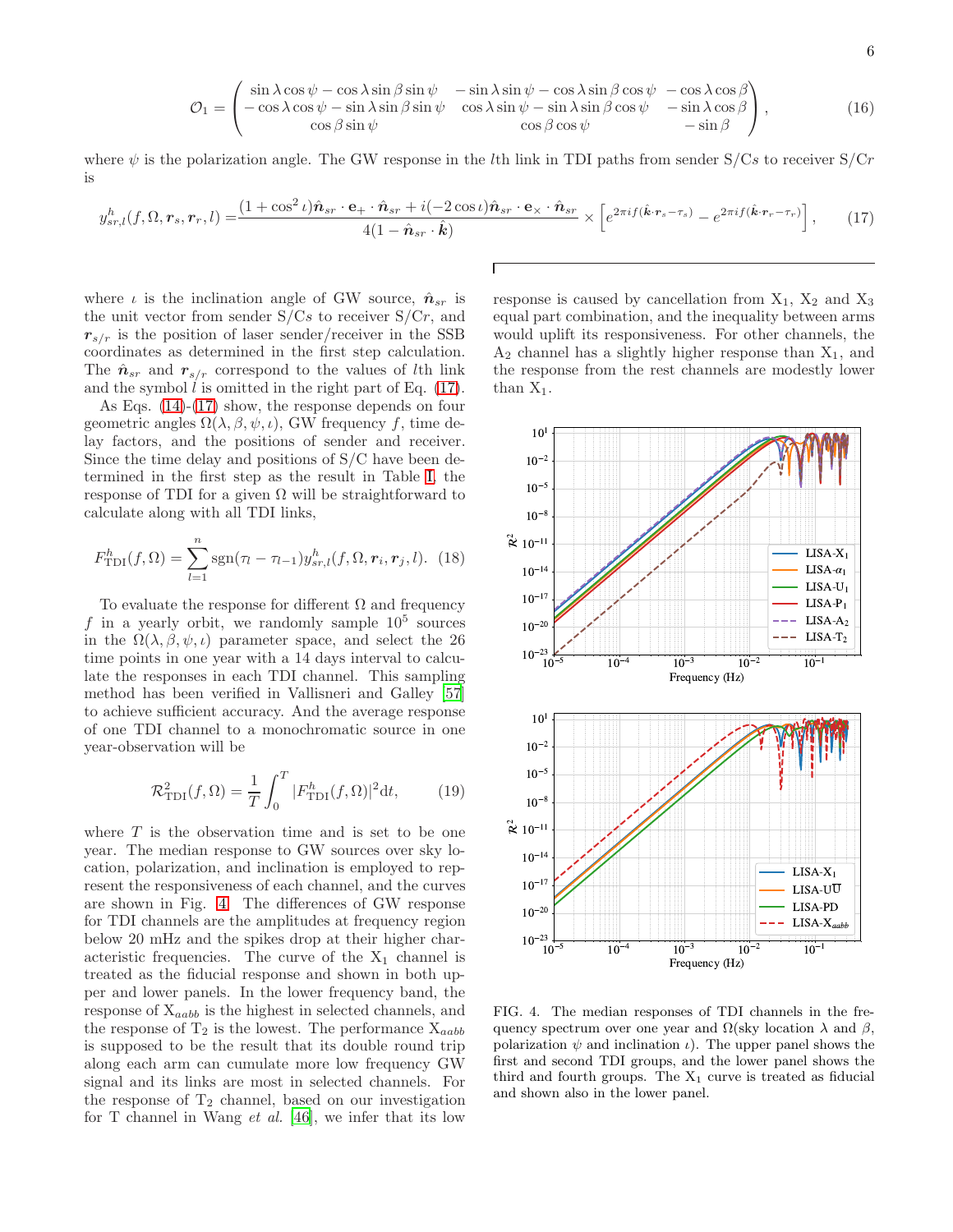### <span id="page-6-0"></span>IV. NOISES IN TDI CHANNELS

TDI is targeting to suppress laser frequency noise beneath the secondary noises. The first-generation TDI configurations can not sufficiently suppress the laser frequency noise for LISA as we investigated in Wang et al. [\[44\]](#page-11-15). In this section, we investigate the residual laser noise and the secondary core noises (acceleration noise and optical path noise) levels in selected secondgeneration TDI channels. Other secondary noises (for instance, clock noise, tilt-to-length noise) are supposed to be resolved by the new designs/methods [\[24](#page-11-3), [28](#page-11-4)[–32\]](#page-11-7). By substituting Eqs.  $(A1)$  and  $(A2)$  into Eqs.  $(2)$  and [\(20\)](#page-6-1) and summing up noises along the paths, we can obtain the noise level for a given TDI channel,

<span id="page-6-1"></span>
$$
S_{n,TDI} = \left| \sum_{l=1}^{n} sgn(\tau_l - \tau_{l-1}) \tilde{\eta}_{ij,l} (t_m + \tau_{j,l}) \right|^2, \qquad (20)
$$

where *n* is the number of links in a TDI channel, and  $\tilde{\eta}$  is the amplitude spectral density of  $\eta$ . We decompose the laser frequency noise and secondary noise to show the impact of laser noise suppression and secondary noise level.

#### A. Laser frequency noise

The laser noise terms after TDI combination could be obtained by substituting Eqs.  $(A1)-(A2)$  $(A1)-(A2)$  and  $(2)$  into [\(5\)](#page-2-3). For instance, the laser noise in the first-generation Michelson-X will be [\[44\]](#page-11-15),

$$
X_{laser}(t) = C_{12}(t_m + \tau_{1,0}) - C_{12}(t_m + \tau_{1,8})
$$
 (21)

where  $C_{12}$  is the noise from laser source on the optical bench S/C1 pointing to S/C2 (as described in Appendix [A 1\)](#page-9-0),  $\tau_{1,0}$  and  $\tau_{1,8}$  are the first and last values of  $\tau$  in Table [I,](#page-2-1) respectively. And the mismatch between two laser paths is  $\delta t = \tau_{1,0} - \tau_{1,8}$ . The amplitude of the Fourier components of residual laser noise would be [\[19\]](#page-11-0),

$$
|\widetilde{X}_{\text{laser}}| \simeq 2\pi f |\tau_{1,0} - \tau_{1,8}||\widetilde{C}(f)|
$$
  

$$
\simeq 2\pi f |\delta t| |\widetilde{C}(f)| \tag{22}
$$

where  $\tilde{C}(f) \simeq 1 \times 10^{-13} / \sqrt{\text{Hz}}$  is the one-sided squareroot spectrum density of the Nd:YAG laser requirement for LISA [\[47](#page-11-21)].

By employing a set of 2200 days numerical orbit for LISA [\[42,](#page-11-29) [46\]](#page-11-20), the mismatching time for each TDI channel is calculated for each day by the algorithm in Section [II A,](#page-1-2) and their cumulative histograms are shown in Fig. [5.](#page-6-2) By assuming the mismatch in 100 ns (30 m) is sufficient for laser noise cancellation for LISA [\[16\]](#page-11-23), all the selected channels satisfy the requirement by several orders lower and can suppress laser noise effectively. The levels of path mismatch are varying with TDI channels, and we infer that the mismatch of a TDI channel increases with larger time span. And this inference could be reflected in the diagrams in Figs. [2](#page-4-1) and [3](#page-4-2) and Eq. [\(13\)](#page-4-4): the  $X_{aabb}$  channel with the largest mismatch has a longest time span (16L), the mismatches of  $X_1$  and  $U\overline{U}$  with  $8L$ time range is larger than the channels expanded  $6L (\alpha_1,$  $U_1$ , and PD), and P<sub>1</sub> has the least mismatch for its 5L time span.

![](_page_6_Figure_13.jpeg)

<span id="page-6-2"></span>FIG. 5. The cumulative histograms of path mismatches for selected TDI channels. By employing a set of 2200 days numerical orbit for LISA mission [\[42,](#page-11-29) [46](#page-11-20)], the laser path mismatch of a TDI is calculated for each day (one point per day). The levels of path mismatch increases with longer time delay involved in TDI as reflected in Figs. [2](#page-4-1) and [3](#page-4-2) and Eq. [\(13\)](#page-4-4).

### B. Secondary noise

After the laser frequency noise is substantially suppressed by the second-generation TDI, the secondary noises, especially acceleration noise and optical path noise become the dominant noise sources. By assuming that no correlation between the different test masses and optical benches, the noise level is evaluated by substituting the corresponding terms in Eqs.  $(A1)$  and  $(A2)$  into Eqs. [\(2\)](#page-1-3) and [\(20\)](#page-6-1). Considering the upper limits of requirements for acceleration noise  $S_{n,\text{acc}}$  and optical path noise  $S_{n,\text{on}}$  for LISA mission [\[47](#page-11-21)],

$$
\sqrt{S_{n,\text{acc}}} = 3 \times 10^{-15} \frac{\text{m/s}^2}{\sqrt{\text{Hz}}} \sqrt{1 + \left(\frac{0.4 \text{mHz}}{f}\right)^2} \sqrt{1 + \left(\frac{f}{8 \text{mHz}}\right)^4},
$$
  

$$
\sqrt{S_{n,\text{op}}} = 10 \times 10^{-12} \frac{\text{m}}{\sqrt{\text{Hz}}} \sqrt{1 + \left(\frac{2 \text{mHz}}{f}\right)^4},
$$
(23)

the noise levels for selected TDI channels are shown in Fig. [6.](#page-7-1) The upper panel shows the noise power spectrum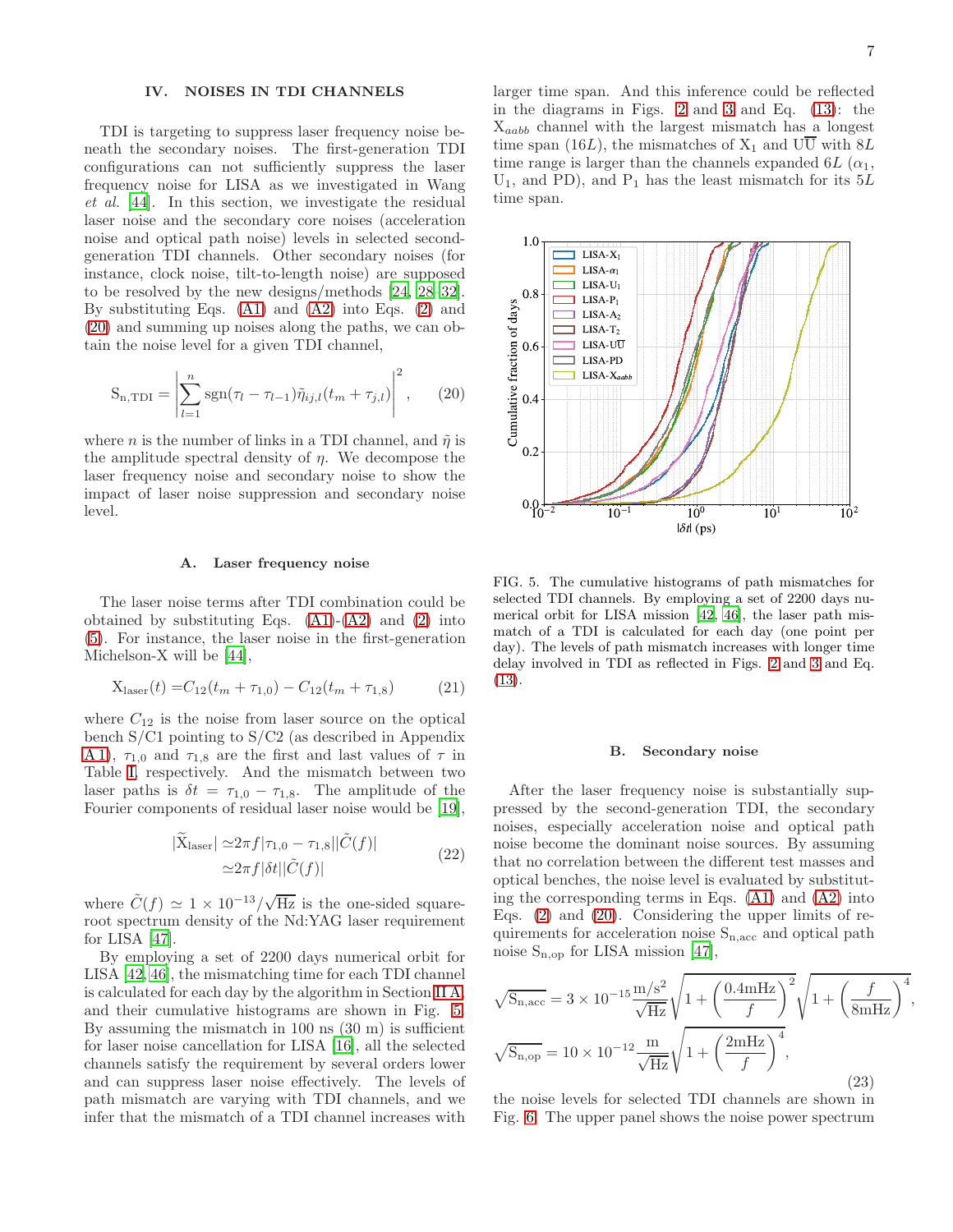density (PSD) of TDI channels in the first group  $(X_1,$  $\alpha_1$ , U<sub>1</sub>, and P<sub>1</sub>) and optimal channels  $(A_2 \text{ and } T_2)$ , and the lower panel shows noise PSD in TDI channels  $U\overline{U}$ , PD, and  $X_{aabb}$ . By employing an unequal-arm numerical calculation, we find that the noise PSD of  $T_2$  channel has a visible variance with time (or with the inequality of arm lengths) for frequencies lower than 1 mHz, and this phenomenon also appeared in the PSD calculation for the first-generation T channel as shown in Wang et al. [\[44\]](#page-11-15) . The dark grey in the upper panel shows the 50% percentile highest noise level in the first 300 days, and light grey together with dark grey show 90% percentile noise level in 300 days for  $T_2$  channel.

![](_page_7_Figure_1.jpeg)

<span id="page-7-1"></span>FIG. 6. The secondary noise PSD of selected TDI channels in the frequency spectrum. The upper panel shows the noise PSD in the first group channels  $(X_1, \alpha_1, U_1, \text{ and } P_1)$  and optimal channels  $(A_2 \text{ and } T_2)$ , and lower panel shows noise PSD in the channels  $\overline{UU}$ , PD and  $X_{aabb}$ . The dark grey in upper panel shows the  $50\%$  percentile highest noise level in  $T_2$ channel in the first 300 mission days, and light grey together with dark grey show 90% percentile.

For the TDI channels in the first group, their PSD is approximately proportional to  $4\sin^2(n\pi fL)$  of their corresponding first-generation TDI PSDs, where  $n$  is the number of time shifted arm length L between two firstgeneration TDI channels as shown in Eq. [\(10\)](#page-3-0) and Fig. [2.](#page-4-1) Therefore, the first dropping spike appears at  $f =$  $1/(4L) \approx 0.03$  Hz for  $X_1$ ,  $A_2$  and  $T_2$ ,  $f = 1/(3L) \approx 0.04$ Hz for  $\alpha_1$ ,  $f = 1/(2L) \simeq 0.06$  Hz for U<sub>1</sub> and P<sub>1</sub>, and  $f = 1/(8L) \simeq 0.015$  Hz for  $X_{aabb}$  channel. The rule is not adaptable for the  $U\overline{U}$  and PD channels which utilize two different first-generation channels.

### <span id="page-7-0"></span>V. SENSITIVITIES OF TDI CHANNELS

Based on the response and noise level for a GW source with  $\Omega$  (ecliptic longitude  $\lambda$ , latitude  $\beta$ , polarization  $\psi$ , inclination  $\iota$ ), the optimal signal-to-noise ratio (SNR),  $\rho_{\rm opt}$ , for one mission will be the joint SNRs from three optimal TDI channels (for instance,  $A_2, E_2, T_2$ ) [\[19\]](#page-11-0),

<span id="page-7-2"></span>
$$
\rho_{\rm opt}^2 = \int_{f_{\rm min}}^{f_{\rm max}} \sum_{\mathbf{A}_2, \mathbf{E}_2, \mathbf{T}_2} \frac{|F_{\rm TDI}^h(f, L, \Omega) * \tilde{h}(f)|^2}{\mathbf{S}_{\rm n, TDI}(f, L)} \mathrm{d}f,\qquad(24)
$$

where  $h(f)$  is the GW signal in frequency domain. The instantaneous optimal sensitivity,  $S_{opt}(f, L, \Omega)$ , could be derived from Eq. [\(24\)](#page-7-2) as [\[19\]](#page-11-0)

$$
S_{\rm opt}(f, L, \Omega) = \left[ \sum_{A_2, E_2, T_2} \frac{|F_{\rm TDI}^h(f, L, \Omega)|^2}{S_{\rm n, TDI}(f, L)} \right]^{-1}, \qquad (25)
$$

and Sopt represents the strain precision which could be measured when the six laser links of mission are functional. Considering the constellation orbital motions and time-varying arm lengths,  $F_{\text{TDI}}^h(f, L, \Omega)$  and  $S_{n,\text{TDI}}(f, L)$ will change with mission time, especial for the  $T_2$  channel. Therefore, the yearly averaged sensitivity for a source with  $\Omega$  could evaluated as,

$$
\overline{S}_{opt}(f,\Omega) = \left[ \sum_{A_2, E_2, T_2} \left\langle \frac{|F_{\text{TDI}}^h(f, L, \Omega)|^2}{S_{n, \text{TDI}}(f, L)} \right\rangle_{\text{1yr}} \right]^{-1}
$$
\n
$$
= \left[ \sum_{A_2, E_2, T_2} \frac{1}{T} \int_0^T \frac{|F_{\text{TDI}}^h(f, L, \Omega)|^2}{S_{n, \text{TDI}}(f, L)} dt \right]^{-1}.
$$
\n(26)

And the yearly averaged sensitivity for a single TDI channel will be

$$
\overline{S}_{\text{TDI}}(f,\Omega) = \left[\frac{1}{T} \int_0^T \frac{|F_{\text{TDI}}^h(f,L,\Omega)|^2}{S_{\text{n,TDI}}(f,L)} dt\right]^{-1}.
$$
 (27)

To make following content more readable, we clarify that  $S_{n,TDI}$  denotes the noise PSD from the instruments/measurements in a TDI channel, and  $S<sub>TDI</sub>$  is the sensitivity of a TDI channel which is the GW response weighted  $S_{n,TDI}$ .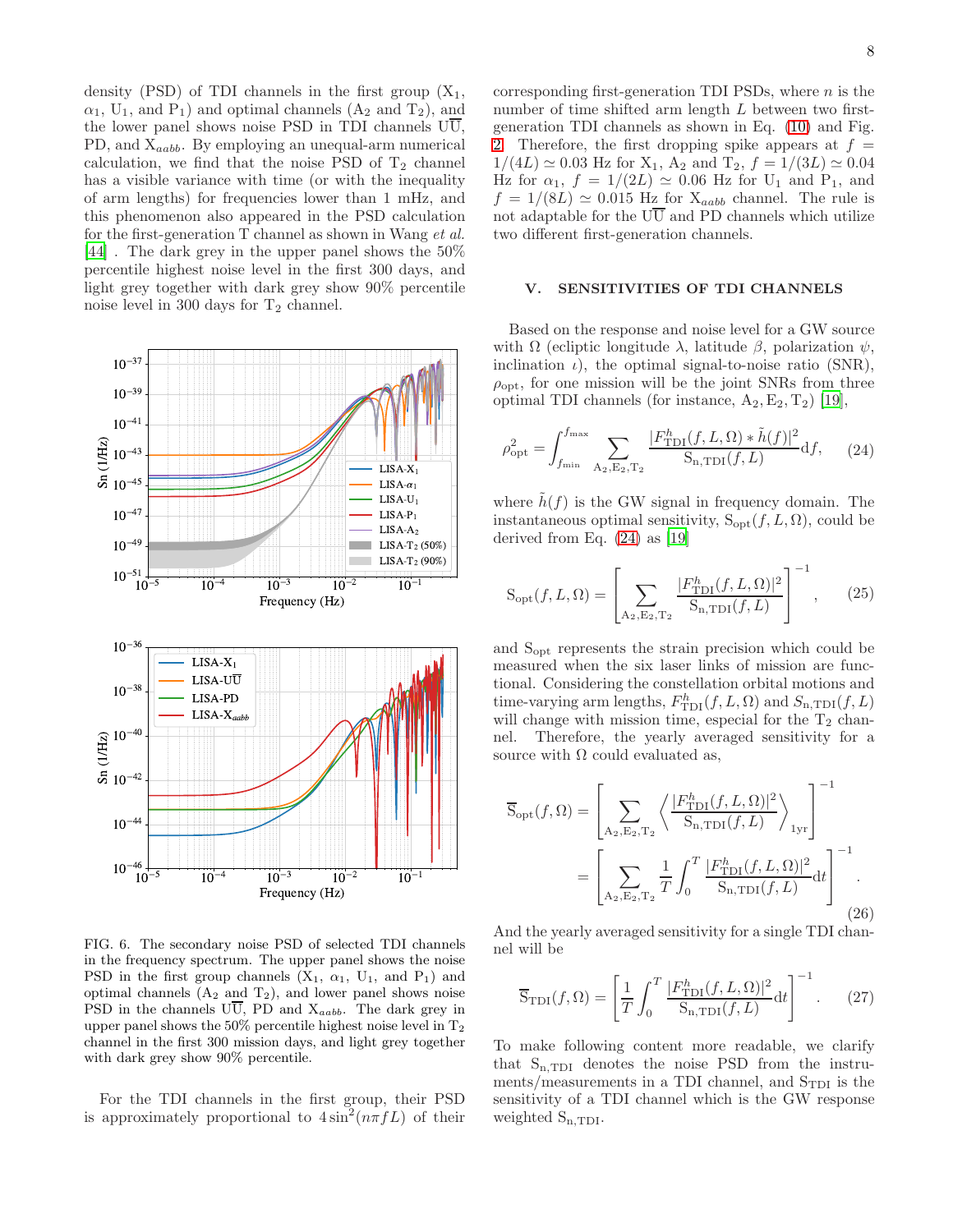As we can expect, the sensitivity of a TDI channel will be different for various  $\Omega(\lambda, \beta, \psi, \iota)$ , the histograms of sensitivities at 10 mHz for multiple channels are shown in inset plots of lower panels of Fig. [7.](#page-9-3) Comparing to the single channel with a longer tail at the sensitivity becoming worse, the histogram of joint  $A_2 + E_2 + T_2$  channel narrows down the sensitivity range which indicates the more homogeneous space coverage. The most sensitive direction is around the ecliptic plane, while the insensitive direction is around the ecliptic polar directions in one-year observation as shown in Fig. [8.](#page-10-8) The further calculation shows that the mean value of sensitivity over  $\Omega$  is ~1.14 times worse than its median value except  $A_2 + E_2 + T_2$ 's ∼1.1. The curve of median values is employed to represent the performance of each TDI channel over  $\Omega$  parameter space, and the curves of selected channels are shown in Fig. [7.](#page-9-3) Note that, this sensitivity is averaged over sky location, polarization and inclination  $(\lambda, \beta, \psi, \iota)$ , the sky location and polarization  $(\lambda, \beta, \psi, \iota = 0)$  averaged sensitivity will be lower than these results by a factor of  $\frac{8}{5\pi} \simeq 0.51$ .

The curves of yearly averaged median sensitivity over  $\Omega$  for channels  $(X_1, \alpha_1, U_1, P_1, A_2, \text{ and } T_2)$  are shown in the left panel of Fig. [7,](#page-9-3) and curves for other channels  $(X_1,$  $\alpha_1$ , UU, PD, and  $X_{aabb}$  are shown in the right panel, as well as the curves of  $X_1$  and  $A_2 + E_2 + T_2$  in both panels for comparison. As we can see from the left plot, compared to the first-generation TDI channels shown in [\[44,](#page-11-15) [46\]](#page-11-20), the sensitivities of channels  $(X_1, U_1 \text{ and } P_1, A_2)$ and  $T_2$ ) are expected to be equal to their corresponding first-generation TDI channels when the laser frequency noise is not considered. The sensitivity of the  $T_2$  channel is irregular and should be the result of unequal arm configuration as we investigated in [\[44,](#page-11-15) [46\]](#page-11-20). The joint  $A_2 + E_2 + T_2$  channel not only improves the sensitivity of  $X_1$  by a factor of  $\sqrt{2}$  to  $\sqrt{3}$  for frequencies lower than 30 mHz, and by a factor of 2 at some higher frequencies as shown in the upper panel; it also achieves a better sky coverage as shown by the histograms in the inset plots.

The major differences of sensitivities in the right panel of Fig. [7](#page-9-3) are in frequency range lower than 20 mHz. The sensitivity of  $\alpha_1$  channel is the worst in selected channels at lower frequencies. However, it can reach a relatively good level at some higher frequencies (e.g. 30 mHz, 120 mHz). The PD channel has the second worse sensitivity at low frequencies, and reach  $\sim$ 2 times better than X<sub>1</sub> at frequencies 0.12 Hz and 0.24 Hz. The  $U\overline{U}$  channel has a worse sensitivity than  $X_1$  channel in lower frequency band, and has better sensitivity at some frequencies. The sensitivity of  $X_{aabb}$  is identical to  $X_1$  even its response in lower frequency band is higher than  $X_1$ , the higher noise level counteracts the advantage in response. And we infer that all Michelson-like TDI combinations have identical sensitivity since the GW response and noise level are proportional.

On the other hand, to illustrate the sensitivity variation with the sky locations of GW sources, with the fixed polarization and inclination ( $\psi = \pi/6$ ,  $\iota = \pi/3$ ), the yearly averaged sensitivity of  $X_1$  and joint  $A_2 + E_2 + T_2$ channels at 10 mHz are shown in Fig. [8.](#page-10-8) As expected, with the orbital motion of  $60^{\circ}$  tilled array, the sources located around the ecliptic plane could be observed with better antenna pattern modulation and hence better sensitivity, and polar directions are observed with worst sensitivities. Another factor is that the sources at the same latitude could not be observed with equal sensitivity as shown in the upper panel for  $X_1$  channel, and this should be due to the geometric angles between polarization and selected interferometric arms and their yearly orbital motion. And without considering the variations of polarization and inclination, the sensitivity range for the insensitive polar directions and sensitive ecliptic plane directions becomes more concentrated comparing to the results considering the  $\Omega$  four parameters.

#### <span id="page-8-0"></span>VI. CONCLUSIONS

In this work, we introduce a generic algorithm to investigate the performance of TDI. By employing a numerical mission orbit for LISA, as the first step, the algorithm determines the time delays and S/C positions in a realistic dynamical case. And then the algorithm can numerically evaluate the GW response, PSD of noise sources, and sensitivity for a TDI channel based on the obtained time delays and S/C positions. As assistance to sequence the links in TDI, a S/C layout-time delay diagram is developed to streamline the calculation procedures in the algorithm. And the algorithm should be feasible for any TDI observable and other missions employing the TDI technology.

We select 11 second-generation TDI channels constructed from four approaches and implement our algorithm for their performance investigations. Based on the numerical results, the interference paths of selected TDI channels are well matched and the laser frequency noise should be sufficiently suppressed beneath the secondary noise. Without considering laser frequency noise and only including secondary core noises (acceleration noise and optical path noise), the second-generation TDI channels composed from two same first-generation channels would have equivalent sensitivities as their corresponding first-generation channels. This is also applicable to the optimal TDI channels  $(A_2, E_2, \text{ and } T_2)$  combined from the second-generation Michelson channels  $(X_1, X_2,$ and  $X_3$ ) compared to the first-generation optimal channels  $(A, E \text{ and } T)$ . The joint  $A_2 + E_2 + T_2$  channel would have  $\sqrt{2}$  to 2 times better sensitivity than  $X_1$  channel in full frequency band, and the joint observation could also cover all sky directions with more even sensitivity. In one-year's observation, the sensitive direction is around the ecliptic plane, while the insensitive directions are around the ecliptic polar.

The Sagnac  $\alpha_1$  together with PD and UU channels have the worse sensitivity at low-frequency band compared to the fiducial  $X_1$  channel, although they could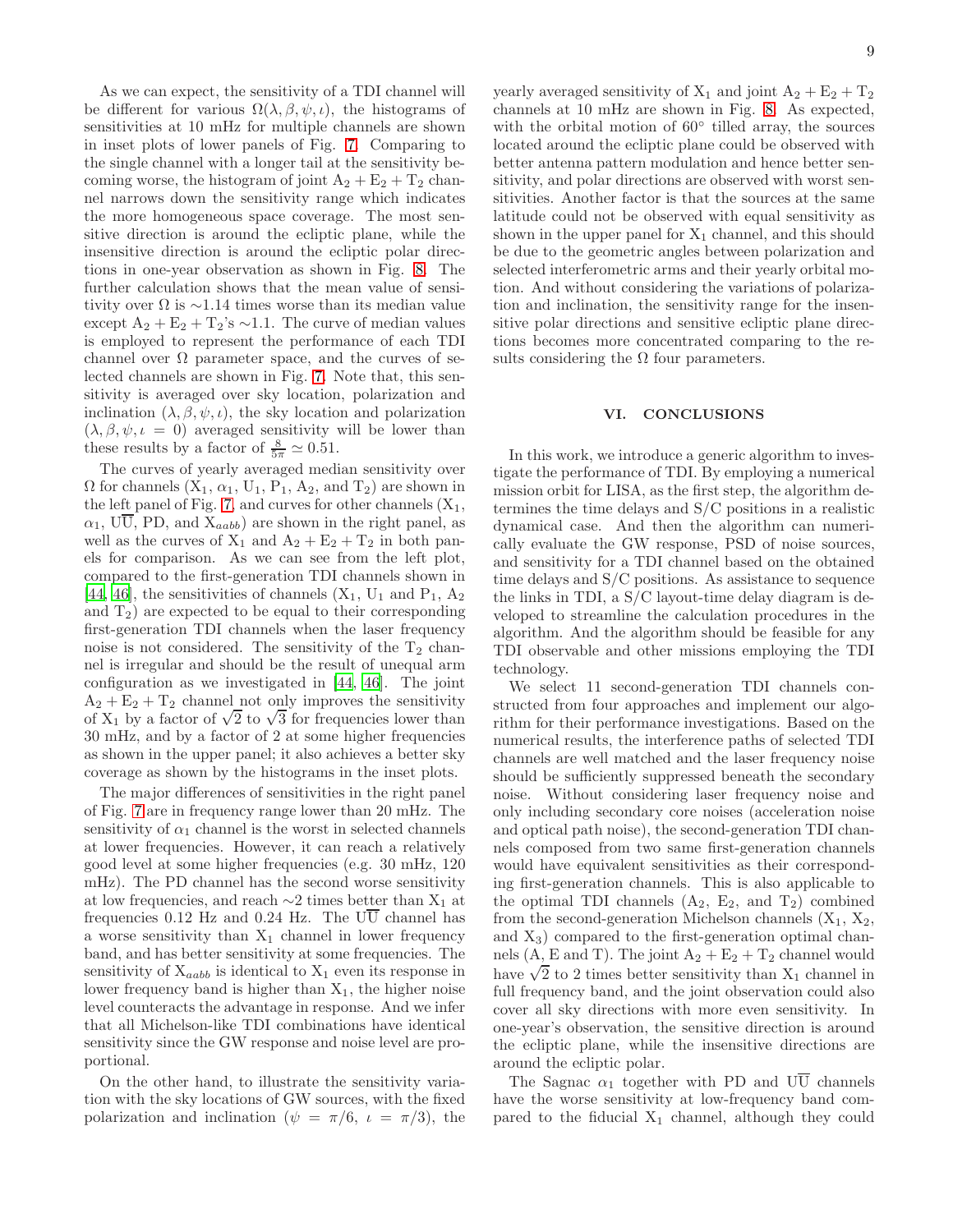![](_page_9_Figure_1.jpeg)

<span id="page-9-3"></span>FIG. 7. The yearly median sensitivity over  $\Omega(\lambda, \beta, \psi, \iota)$  for selected TDI channels. The left panel shows the curves for channels  $X_1$ ,  $U_1$ , and  $P_1$  and optimal channels  $(A_2 \text{ and } T_2)$ , and the right panel shows channels  $\alpha_1$ ,  $U\overline{U}$ , PD and  $X_{aabb}$  as well as  $X_1$ . The joint sensitivity  $A_2 + E_2 + T_2$  is plotted in both panels for comparison. The upper panels show the sensitivity ratios between fiducial first-generation laser noise free Michelson-X and selected channels,  $\sqrt{S_X/S_{\text{TDI}}}$ . The inset plots in lower panels show the histograms of sensitivities at 10 mHz for multiple channels. (Note that, these sensitivities are averaged over the sky location, polarization and inclination  $\Omega(\lambda, \beta, \psi, \iota)$ , the sensitivity over sky location and polarization  $(\lambda, \beta, \psi, \iota = 0)$  will be lower than these results by a factor of  $\frac{8}{5\pi} \simeq 0.51$ )

have better sensitivities at multiple characteristic higher frequencies. For the Michelson-like channels which employing four links from two arms,  $X$ ,  $X_1$ , and  $X_{aabb}$  are investigated, and their sensitivities are identical when the secondary core noises are considered. Even  $X_{aabb}$  channel improves the GW response in the low-frequency band, the noise level uplifted due to the path combination counteracts the increase of the response. And all Michelsonlike TDI channels are inferred to have equal sensitivity.

#### ACKNOWLEDGMENTS

This work was supported by NSFC No. 12003059 and No. 11773059, Key Research Program of Frontier Sciences, Chinese Academy of Science, No. QYZDB-SSW-SYS016 and the Strategic Priority Research Program of the Chinese Academy of Sciences under grant Nos. XDA1502070102, XDA15020700, XDB21010100, XDB23030100 and XDB23040000. and by the National Key Research and Development Program of China under Grant Nos. 2016YFA0302002 and 2017YFC0601602. This work made use of the High Performance Computing Resource in the Core Facility for Advanced Research Computing at Shanghai Astronomical Observatory.

### Appendix A: Appendix

### <span id="page-9-0"></span>1. The observables on optical benches

Observables  $s_{ji}$ ,  $\varepsilon_{ij}$  and  $\tau_{ij}$  for  $j = S/C2 \rightarrow i = S/C1$ ,  $S/C3 \rightarrow S/C2$  and  $S/C1 \rightarrow S/C3$ )

<span id="page-9-1"></span>
$$
s_{ji} = y_{ji}^h : h + \mathcal{D}_{ji} C_{ji}(t) - C_{ij}(t) + \mathcal{D}_{ji} N_{ji}^{\text{OB}}(t) - N_{ij}^{\text{OB}}(t) + n_{ij}^{\text{op}}(t), \varepsilon_{ij} = C_{ik}(t) - C_{ij}(t) + 2n_{ij}^{\text{acc}}(t) - 2N_{ij}^{\text{OB}}(t), \tau_{ij} = C_{ik}(t) - C_{ij}(t),
$$
\n(A1)

and observables  $s_{ij}$ ,  $\varepsilon_{ij}$  and  $\tau_{ij}$  (for  $1 \to 2$ ,  $2 \to 3$  and  $3 \rightarrow 1$ )

<span id="page-9-2"></span>
$$
s_{ji} = y_{ji}^h : h + \mathcal{D}_{ji} C_{ji}(t) - C_{ij}(t) - \mathcal{D}_{ji} N_{ji}^{\text{OB}}(t) + N_{ij}^{\text{OB}}(t) + n_{ij}^{\text{op}}(t), \varepsilon_{ij} = C_{ik}(t) - C_{ij}(t) - 2n_{ij}^{\text{acc}}(t) + 2N_{ij}^{\text{OB}}(t), \tau_{ij} = C_{ik}(t) - C_{ij}(t).
$$
\n(A2)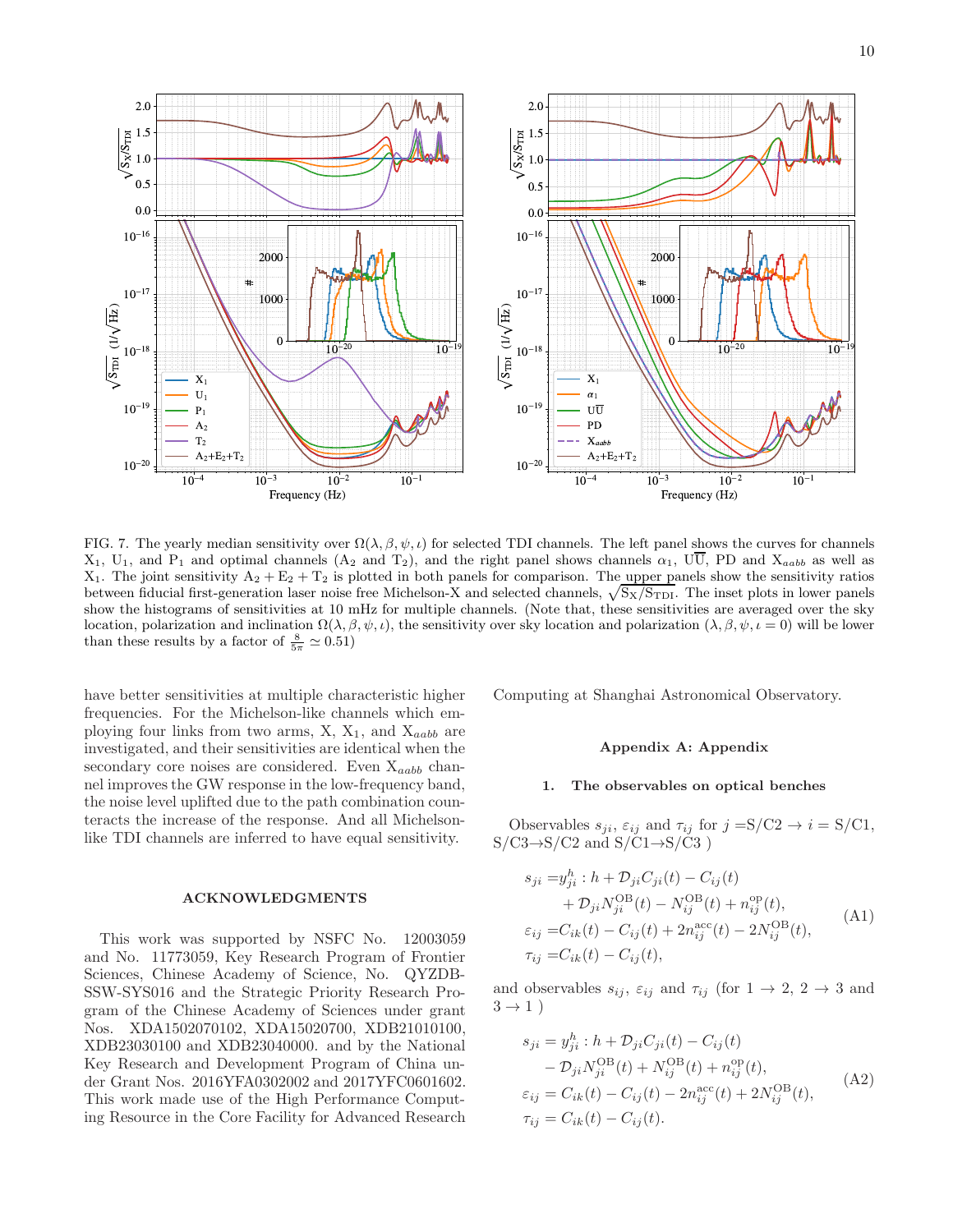![](_page_10_Figure_0.jpeg)

<span id="page-10-8"></span>FIG. 8. The yearly averaged sensitivity distribution on sky map for  $X_1$ (upper panel) and the joint optimal  $A_2$ ,  $E_2$  and  $T_2$ (lower panel) channels at 10 mHz in the solar system barycentric ecliptic coordinates. The sensitivity is calculated by fixing the polarization ( $\psi = \pi/6$ ) and inclination ( $\iota = \pi/3$ ).

- <span id="page-10-0"></span>[1] B. P. Abbott et al. (LIGO Scientific Collaboration and Virgo Collaboration), Observation of Gravitational Waves from a Binary Black Hole Merger, [Phys. Rev. Lett.](https://doi.org/10.1103/PhysRevLett.116.061102) 116, 061102 (2016), and references therein, [arXiv:1602.03837 \[gr-qc\].](https://arxiv.org/abs/1602.03837)
- [2] B. P. Abbott et al. (LIGO Scientific Collaboration and Virgo Collaboration), Binary Black Hole Mergers in the first Advanced LIGO Observing Run, Phys. Rev. X 6[, 041015 \(2016\),](https://doi.org/10.1103/PhysRevX.6.041015, 10.1103/PhysRevX.8.039903) [erratum: Phys. Rev.X 8,no.3,039903(2018)], [arXiv:1606.04856 \[gr-qc\].](https://arxiv.org/abs/1606.04856)
- <span id="page-10-2"></span>[3] B. P. Abbott et al. (LIGO Scientific Collaboration and Virgo Collaboration), GW170817: Observation of Gravitational Waves from a Binary Neutron Star Inspiral, [Phys. Rev. Lett.](https://doi.org/10.1103/PhysRevLett.119.161101) 119, 161101 (2017), [arXiv:1710.05832 \[gr-qc\].](https://arxiv.org/abs/1710.05832)
- [4] B. P. Abbott et al. (LIGO Scientific Collaboration and Virgo Collaboration), GWTC-1: A Gravitational-Wave Transient Catalog of Compact Binary Mergers Observed by LIGO and Virgo during the First and Second Observing Runs, Phys. Rev. X 9[, 031040 \(2019\),](https://doi.org/10.1103/PhysRevX.9.031040) [arXiv:1811.12907 \[astro-ph.HE\].](https://arxiv.org/abs/1811.12907)
- [5] A. H. Nitz, T. Dent, G. S. Davies, S. Kumar, C. D. Capano, I. Harry, S. Mozzon, L. Nuttall, A. Lundgren, and M. Tápai, 2-OGC: Open Gravitational-wave Catalog of Binary Mergers from Analysis of Public Advanced LIGO and Virgo Data, [Astrophys. J.](https://doi.org/10.3847/1538-4357/ab733f) 891, 123 (2020), [arXiv:1910.05331 \[astro-ph.HE\].](https://arxiv.org/abs/1910.05331)
- <span id="page-10-3"></span>[6] B. Abbott et al. (LIGO Scientific, Virgo), GW190425: Observation of a Compact Binary Coalescence with Total Mass  $\sim 3.4 M_{\odot}$ , [Astrophys. J. Lett.](https://doi.org/10.3847/2041-8213/ab75f5) 892, L3 (2020), [arXiv:2001.01761 \[astro-ph.HE\].](https://arxiv.org/abs/2001.01761)
- [7] R. Abbott et al. (LIGO Scientific, Virgo),

The symbols are specified as follows.

- $y_{ji}^h$  is the response function to the GW signal h.
- $C_{ij}$  denotes laser noise on the optical bench in  $S/Ci$ pointing to  $S/Cj$ .
- $N_{ij}^{\text{OB}}$  is the effect from displacement along the arm  $L_{ii}$  for the optical bench on S/Ci pointing to S/Cj.
- $L_{ij}$  is the arm length or propagation time from  $S/Ci$  to j which includes the relativistic delay caused by gravitational field. The  $L_{ij}$  and  $L_{ji}$  are treated as unequal in this dynamical scenario, and the calculation is described by Eq. [\(7\)](#page-3-1).
- $n_{ij}^{\text{op}}$  represents the optical path noise on the S/Ci pointing to  $j$ .
- $n_{ij}^{\text{acc}}$  denotes the acceleration noise from test mass on the  $S/Ci$  pointing to j.

GW190412: Observation of a Binary-Black-Hole Coalescence with Asymmetric Masses, (2020), [arXiv:2004.08342 \[astro-ph.HE\].](https://arxiv.org/abs/2004.08342)

- [8] R. Abbott et al. (LIGO Scientific, Virgo), GW190814: Gravitational Waves from the Coalescence of a 23 Solar Mass Black Hole with a 2.6 Solar Mass Compact Object, [Astrophys. J.](https://doi.org/10.3847/2041-8213/ab960f) 896, L44 (2020), [arXiv:2006.12611 \[astro-ph.HE\].](https://arxiv.org/abs/2006.12611)
- <span id="page-10-1"></span>[9] R. Abbott et al., GWTC-2: Compact Binary Coalescences Observed by LIGO and Virgo During the First Half of the Third Observing Run, (2020), [arXiv:2010.14527 \[gr-qc\].](https://arxiv.org/abs/2010.14527)
- <span id="page-10-4"></span>[10] R. Abbott et al. (LIGO Scientific, Virgo), GW190521: A Binary Black Hole Merger with a Total Mass of 150 M⊙, [Phys. Rev. Lett.](https://doi.org/10.1103/PhysRevLett.125.101102) 125, 101102 (2020), [arXiv:2009.01075 \[gr-qc\].](https://arxiv.org/abs/2009.01075)
- <span id="page-10-5"></span>[11] J. W. Armstrong, F. B. Estabrook, and M. Tinto, Time-Delay Interferometry for Space-based Gravitational Wave Searches, [Astrophys. J.](https://doi.org/10.1086/308110) 527, 814 (1999).
- <span id="page-10-6"></span>[12] F. B. Estabrook, M. Tinto, and J. W. Armstrong, Time-delay analysis of LISA gravitational wave data: Elimination of spacecraft motion effects, Phys. Rev. D 62[, 042002 \(2000\).](https://doi.org/10.1103/PhysRevD.62.042002)
- [13] J. W. Armstrong, F. B. Estabrook, and M. Tinto,  ${\rm Sensitivityities} \hspace{2em} {\rm of} \hspace{2em} {\rm alternate} \hspace{2em} {\rm LISA}$ [Classical and Quantum Gravity](https://doi.org/10.1088/0264-9381/18/19/313) 18, 4059 (2001).
- <span id="page-10-7"></span>[14] S. L. Larson, R. W. Hellings, and W. A. Hiscock, Unequal arm space borne gravitational wave detectors, Phys. Rev. D 66[, 062001 \(2002\),](https://doi.org/10.1103/PhysRevD.66.062001) [arXiv:gr-qc/0206081.](https://arxiv.org/abs/gr-qc/0206081)
- [15] S. V. Dhurandhar, K. Rajesh Nayak, and J. Y. Vinet, Algebraic approach to time-delay data analysis for LISA, Phys. Rev. D 65[, 102002 \(2002\),](https://doi.org/10.1103/PhysRevD.65.102002)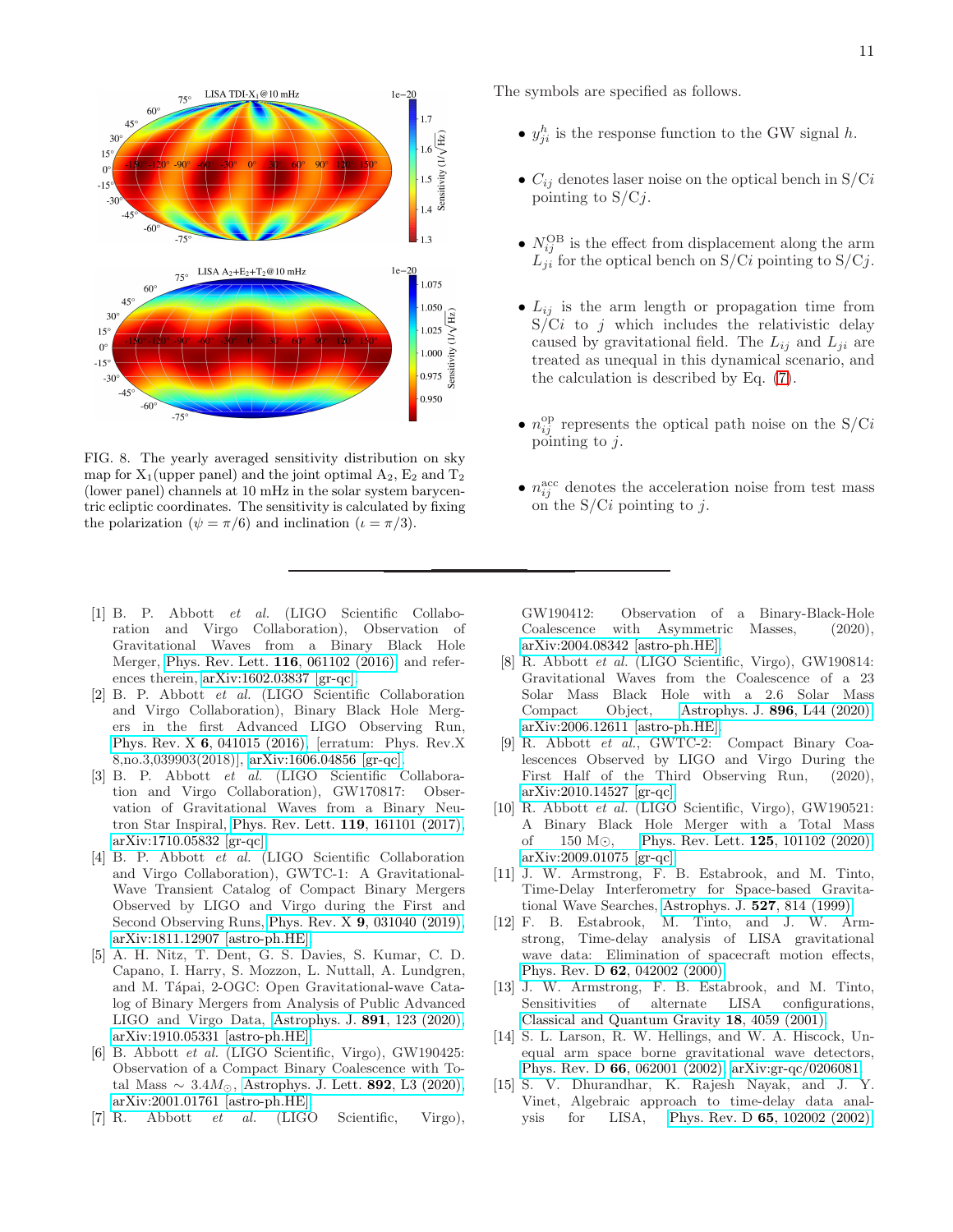[arXiv:gr-qc/0112059 \[gr-qc\].](https://arxiv.org/abs/gr-qc/0112059)

- <span id="page-11-23"></span>[16] M. Tinto, D. A. Shaddock, J. Sylvestre, and J. W. Armstrong, Implementation of time-delay interferometry for LISA, Phys. Rev. D 67[, 122003 \(2003\),](https://doi.org/10.1103/PhysRevD.67.122003)  $arXiv:gr-qc/0303013$  [gr-qc].<br>[17] M. Vallisneri, Synth
- <span id="page-11-8"></span>Vallisneri, Synthetic LISA: Simulating time delay interferometry in a model LISA, Phys. Rev. D **71**[, 022001 \(2005\),](https://doi.org/10.1103/PhysRevD.71.022001) [arXiv:gr-qc/0407102 \[gr-qc\].](https://arxiv.org/abs/gr-qc/0407102)
- <span id="page-11-9"></span>[18] A. Petiteau, G. Auger, H. Halloin, O. Jeannin, E. Plagnol, S. Pireaux, T. Regimbau, and J.-Y. Vinet, LISACode: A scientific simulator of LISA, Phys. Rev. D 77[, 023002 \(2008\),](https://doi.org/10.1103/PhysRevD.77.023002) [arXiv:0802.2023 \[gr-qc\].](https://arxiv.org/abs/0802.2023)
- <span id="page-11-0"></span>[19] M. Tinto and S. V. Dhurandhar, Time-delay interferometry, [Living Rev. Rel.](https://doi.org/10.1007/s41114-020-00029-6) 24, 1 (2021).
- <span id="page-11-1"></span>[20] D. A. Shaddock, M. Tinto, F. B. Estabrook, and J. Armstrong, Data combinations accounting for LISA spacecraft motion, Phys. Rev. D 68[, 061303 \(2003\),](https://doi.org/10.1103/PhysRevD.68.061303) [arXiv:gr-qc/0307080.](https://arxiv.org/abs/gr-qc/0307080)
- [21] N. J. Cornish and R. W. Hellings, The Effects of orbital motion on LISA time delay interferometry, [Class. Quant. Grav.](https://doi.org/10.1088/0264-9381/20/22/009) 20, 4851 (2003), [arXiv:gr-qc/0306096 \[gr-qc\].](https://arxiv.org/abs/gr-qc/0306096)
- <span id="page-11-16"></span>[22] M. Tinto, F. B. Estabrook, and J. Armstrong, Time delay interferometry with moving spacecraft arrays, Phys. Rev. D 69[, 082001 \(2004\),](https://doi.org/10.1103/PhysRevD.69.082001) [arXiv:gr-qc/0310017.](https://arxiv.org/abs/gr-qc/0310017)
- <span id="page-11-17"></span>[23] S. Dhurandhar, K. Nayak, and J. Vinet, Time Delay Interferometry for LISA with one arm dysfunctional, [Class. Quant. Grav.](https://doi.org/10.1088/0264-9381/27/13/135013) 27, 135013 (2010), [arXiv:1001.4911 \[gr-qc\].](https://arxiv.org/abs/1001.4911)
- <span id="page-11-3"></span>[24] M. Tinto and O. Hartwig, Time-Delay Interferometry and Clock-Noise Calibration, Phys. Rev. D **98**[, 042003 \(2018\),](https://doi.org/10.1103/PhysRevD.98.042003) [arXiv:1807.02594 \[gr-qc\].](https://arxiv.org/abs/1807.02594)
- <span id="page-11-10"></span>[25] J.-B. Bayle, M. Lilley, A. Petiteau, and H. Halloin, Effect of filters on the time-delay interferometry residual laser noise for LISA, Phys. Rev. D 99[, 084023 \(2019\),](https://doi.org/10.1103/PhysRevD.99.084023) [arXiv:1811.01575 \[astro-ph.IM\].](https://arxiv.org/abs/1811.01575)
- <span id="page-11-18"></span>[26] M. Muratore, D. Vetrugno, and S. Vitale, Revisitation of time delay interferometry combinations that suppress laser noise in LISA, arXiv e-prints (2020), [arXiv:2001.11221 \[astro-ph.IM\].](https://arxiv.org/abs/2001.11221)
- <span id="page-11-2"></span>[27] M. Vallisneri, J.-B. Bayle, S. Babak, and A. Petiteau, TDI-infinity: time-delay interferometry without delays, (2020), [arXiv:2008.12343 \[gr-qc\].](https://arxiv.org/abs/2008.12343)
- <span id="page-11-4"></span>[28] M. Otto, G. Heinzel, and K. Danzmann, TDI and clock noise removal for the split interferometry configuration of LISA, [Class. Quant. Grav.](https://doi.org/10.1088/0264-9381/29/20/205003) 29, 205003 (2012).
- <span id="page-11-22"></span>[29] M. Otto, Time-Delay Interferometry Simulations for the Laser Interferometer Space Antenna (2015).
- <span id="page-11-5"></span>[30] O. Hartwig and J.-B. Bayle, Clock-jitter reduction in LISA time-delay interferometry combinations, (2020), [arXiv:2005.02430 \[astro-ph.IM\].](https://arxiv.org/abs/2005.02430)
- <span id="page-11-6"></span>[31] M. Chwalla et al., Design and construction of an optical test bed for LISA imaging systems and tilt-tolength coupling, [Class. Quant. Grav.](https://doi.org/10.1088/0264-9381/33/24/245015) 33, 245015 (2016), [arXiv:1607.00408 \[astro-ph.IM\].](https://arxiv.org/abs/1607.00408)
- <span id="page-11-7"></span>[32] M. Tröbs  $et \ al.,$  Reducing tilt-to-length coupling for the LISA test mass interferometer, [Class. Quant. Grav.](https://doi.org/10.1088/1361-6382/aab86c) 35, 105001 (2018), [arXiv:1711.10320 \[astro-ph.IM\].](https://arxiv.org/abs/1711.10320)
- <span id="page-11-11"></span>[33] N. J. Cornish and L. J. Rubbo, LISA response function, Phys. Rev. D 67[, 022001 \(2003\).](https://doi.org/10.1103/PhysRevD.67.022001)
- <span id="page-11-12"></span>[34] L. J. Rubbo, N. J. Cornish, and O. Poujade, Forward modeling of space-borne gravitational wave detectors, Phys. Rev. D **69**[, 082003 \(2004\),](https://doi.org/10.1103/PhysRevD.69.082003) [arXiv:gr-qc/0311069 \[gr-qc\].](https://arxiv.org/abs/gr-qc/0311069)<br>[35] W.-T. Ni, ASTROD
- <span id="page-11-13"></span>Ni, ASTROD-GW: Overview and Progress, [Int. J. Mod. Phys. D](https://doi.org/10.1142/S0218271813410046) 22, 1341004 (2013), [arXiv:1212.2816 \[astro-ph.IM\].](https://arxiv.org/abs/1212.2816)
- <span id="page-11-24"></span>[36] G. Wang, Time-delay Interferometry for ASTROD-GW (2011).
- [37] G. Wang and W.-T. Ni, Timedelay Interferometry for ASTROD-GW, [Chin. Astron. Astrophys.](https://doi.org/10.1016/j.chinastron.2012.04.009) 36, 211 (2012), and references therein.
- [38] G. Wang and W.-T. Ni, Numermcal simulation of time delay interferometry for NGO/eLISA, [Class. Quant. Grav.](https://doi.org/10.1088/0264-9381/30/6/065011) 30, 065011 (2013), [arXiv:1204.2125 \[gr-qc\].](https://arxiv.org/abs/1204.2125)
- [39] G. Wang and W.-T. Ni, Orbit optimization for ASTROD-GW and its time delay interferometry with two arms using CGC ephemeris, Chin. Phys. B22[, 049501 \(2013\),](https://doi.org/10.1088/1674-1056/22/4/049501) [arXiv:1205.5175 \[gr-qc\].](https://arxiv.org/abs/1205.5175)
- [40] S. V. Dhurandhar, W. T. Ni, and G. Wang, Numerical simulation of time delay interferometry for a LISA-like mission with the simplification of having only one interferometer, [Adv. Space Res.](https://doi.org/10.1016/j.asr.2012.09.017) 51, 198 (2013), [arXiv:1102.4965 \[gr-qc\].](https://arxiv.org/abs/1102.4965)
- [41] G. Wang and W.-T. Ni, Orbit optimization and time delay interferometry for inclined ASTROD-GW formation with half-vear clined ASTROD-GW formation<br>precession-period, Chin. Phys.  $\mathbf{B}^2$ Chin. Phys. **B24**[, 059501 \(2015\),](https://doi.org/10.1088/1674-1056/24/5/059501) [arXiv:1409.4162 \[gr-qc\].](https://arxiv.org/abs/1409.4162)
- <span id="page-11-29"></span>[42] G. Wang and W.-T. Ni, Numerical simulation of time delay interferometry for TAIJI and new LISA, [Res. Astron. Astrophys.](https://doi.org/10.1088/1674-4527/19/4/58) **19**, 058 (2019), [arXiv:1707.09127 \[astro-ph.IM\].](https://arxiv.org/abs/1707.09127)
- <span id="page-11-14"></span>[43] G. Wang, W.-T. Ni, and A.-M. Wu, Orbit design and thruster requirement for various constant-arm space mission concepts for gravitational-wave ob-servation, [Int. J. Mod. Phys. D](https://doi.org/10.1142/S0218271819400066) **29**, 1940006 (2020), [arXiv:1908.05444 \[gr-qc\].](https://arxiv.org/abs/1908.05444)
- <span id="page-11-15"></span>[44] G. Wang, W.-T. Ni, and W.-B. Han, Revisiting time delay interferometry for unequal-arm LISA and TAIJI, (2020), (Paper I), [arXiv:2008.05812 \[gr-qc\].](https://arxiv.org/abs/2008.05812)
- <span id="page-11-19"></span>[45] M. Vallisneri, Geometric time delay interferometry, Phys. Rev. D 72[, 042003 \(2005\),](https://doi.org/10.1103/PhysRevD.76.109903, 10.1103/PhysRevD.72.042003) [Erratum: Phys. Rev. D 76, 109903(2007)], [arXiv:gr-qc/0504145 \[gr-qc\].](https://arxiv.org/abs/gr-qc/0504145)
- <span id="page-11-20"></span>[46] G. Wang, W.-T. Ni, W.-B. Han, S.-C. Yang, and X.-Y. Zhong, Numerical simulation of sky localization for LISA-TAIJI joint observation, Phys. Rev. D 102[, 024089 \(2020\),](https://doi.org/10.1103/PhysRevD.102.024089) [arXiv:2002.12628.](https://arxiv.org/abs/2002.12628)
- <span id="page-11-21"></span>[47] P. Amaro-Seoane, H. Audley, S. Babak, and et al (LISA Team), Laser Interferometer Space Antenna, arXiv eprints , arXiv:1702.00786 (2017).
- <span id="page-11-25"></span>[48] N. Ashby and P. L. Bender, Measurement of the Shapiro Time Delay Between Drag-Free Spacecraft, [Astrophys. Space Sci. Libr.](https://doi.org/10.1007/978-3-540-34377-6_10) 349, 219 (2008).
- <span id="page-11-26"></span>[49] I. I. Shapiro, Fourth Test of General Relativity, [Phys. Rev. Lett.](https://doi.org/10.1103/PhysRevLett.13.789) 13, 789 (1964).
- <span id="page-11-27"></span>[50] S. M. Kopeikin, Post-Newtonian limitations on measurement of the PPN parameters caused by motion of gravitating bodies, [Mon. Not. Roy. Astron. Soc.](https://doi.org/10.1111/j.1365-2966.2009.15387.x) 399, 1539 (2009), [arXiv:0809.3433 \[gr-qc\].](https://arxiv.org/abs/0809.3433)
- <span id="page-11-28"></span>[51] X. X. Newhall, Numerical Representation of Planetary